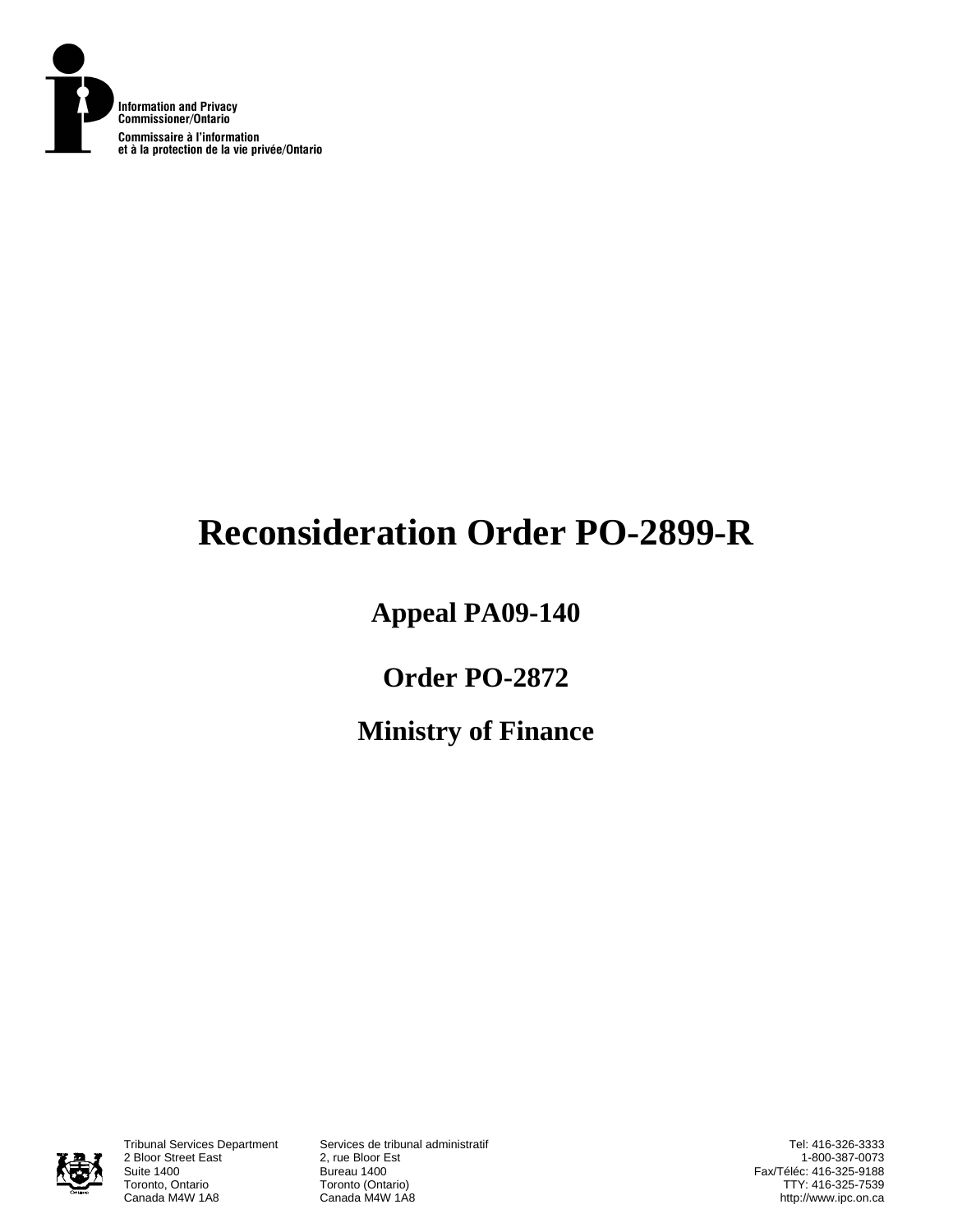## **BACKGROUND:**

This order addresses a request by the Ministry of Finance (the Ministry) that I reconsider Order PO-2872, in which I ordered the Ministry to disclose the records at issue to the requester. That order concerned a request under the *Freedom of Information and Protection of Privacy Act* (the *Act*) for:

[all] records or parts of records in the Ministry of Finance and the Ministry of Revenue which consider the issue of retroactivity and the effective date of the amendments to subsections 2(1) and (2) of the *Corporations Tax Act*, which was effective May 11, 2005, including all records which provide the reasons for not deciding to make subsections 2(1) and (2) retroactive.

The Ministry denied access to the responsive records, citing sections 13(1) (advice or recommendations) and 18(1)(d) (economic and other interests) of the *Act*.

The requester, now the appellant, appealed this decision.

During mediation, the Ministry issued a revised decision in which it added section 15(a) (relations with other governments) to Records I to III, removed section 13(1) from Record IV, removed section 18(1)(d) from Record V and disclosed part of Record VI. No other mediation was possible and this file was moved to adjudication where an adjudicator conducts an inquiry under the *Act*.

During adjudication of the appeal, and prior to issuing Order PO-2872, I invited representations from the parties in the manner described in this paragraph. Initially, I sent a Notice of Inquiry setting out the facts and issues in this appeal to the Ministry, inviting its representations. I received representations from the Ministry, a complete copy of which was sent to the appellant along with a Notice of Inquiry. In its representations, the Ministry added the application of section 15(a) to Record IV and re-claimed the application of section 13(1) to Record IV. I received representations from the appellant in response. After review of the appellant's representations, I decided that it was not necessary to seek representations in reply from the Ministry.

After issuance of Order PO-2872, the Ministry provided me with representations seeking a reconsideration of this order and replying to the appellant's representations that I referred to in that order. I then provided the appellant with a copy of the Ministry's representations requesting that the order be reconsidered. Portions of the Ministry's representations were withheld due to confidentiality concerns. The appellant responded with representations, and in its response, the appellant reiterated its reliance on certain portions of its initial representations. Therefore, I sent a copy of the appellant's response, along with a copy of the appellant's initial representations, to the Ministry, seeking its representations in reply. I received representations in reply from the Ministry.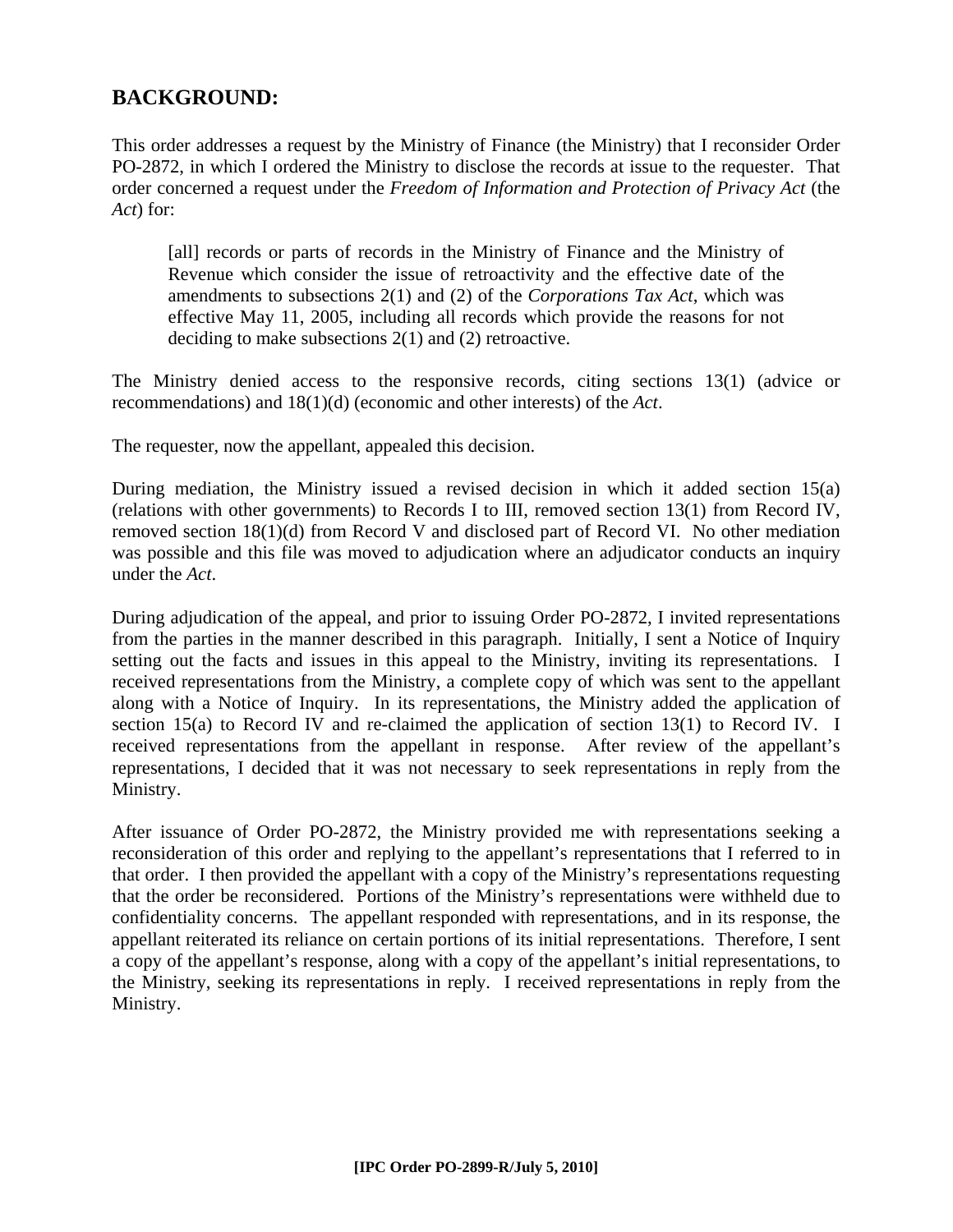### **RECORDS:**

The records at issue are described in the following chart:

| Record         | Ministry | Description of Record            | # of           | Disclosed? | Exemptions |           |
|----------------|----------|----------------------------------|----------------|------------|------------|-----------|
| #              | Doc. $#$ |                                  | pages          |            | claimed    |           |
| $\mathbf I$    | 47       | Undated - (2 pages)              | $\overline{2}$ | no         | $13(1)$ ,  | $15(a)$ , |
|                |          | Draft Option Paper: Tax Haven    |                |            | 18(1)(d)   |           |
|                |          | Corporations - Timing<br>of      |                |            |            |           |
|                |          | Implementation                   |                |            |            |           |
| $\mathbf{I}$   | 48       | a version of Record 1            | $\overline{2}$ | no         | 13(1),     | $15(a)$ , |
|                |          |                                  |                |            | 18(1)(d)   |           |
| III            | 49       | another version of Record 1      | $\overline{2}$ | no         | $13(1)$ ,  | $15(a)$ , |
|                |          |                                  |                |            | 18(1)(d)   |           |
| IV             | 51       | a version of Record 1 with three | $\mathbf{1}$   | no         | 13(1),     | $15(a)$ , |
|                |          | date options                     |                |            | 18(1)(d)   |           |
| $\overline{V}$ | 71       | Undated - (1 page)               | 1              | no         | 13(1)      |           |
|                |          | Title: Note on Tax Avoidance     |                |            |            |           |
|                |          | Strategy                         |                |            |            |           |
| VI             | 74       | Feb 28, 2005 - (1 page)          | $\mathbf{1}$   | part       | 13(1)      |           |
|                |          | CRA [Canada Revenue Agency]      |                |            |            |           |
|                |          | retroactivity criteria           |                |            |            |           |
|                |          | (main text prepared by the       |                |            |            |           |
|                |          | Manager, Tax Avoidance Unit,     |                |            |            |           |
|                |          | Ottawa Tax Office)               |                |            |            |           |

### **DISCUSSION:**

In this order, I will consider whether to grant the Ministry's request that I reconsider Order PO-2872.

#### **THE RECONSIDERATION PROCESS**

Section 18 of the IPC's *Code of Procedure* (the *Code*) sets out the grounds upon which the Commissioner's office may reconsider an order. Sections 18.01 and 18.02 of the *Code* state as follows:

18.01 The IPC may reconsider an order or other decision where it is established that there is:

(a) a fundamental defect in the adjudication process;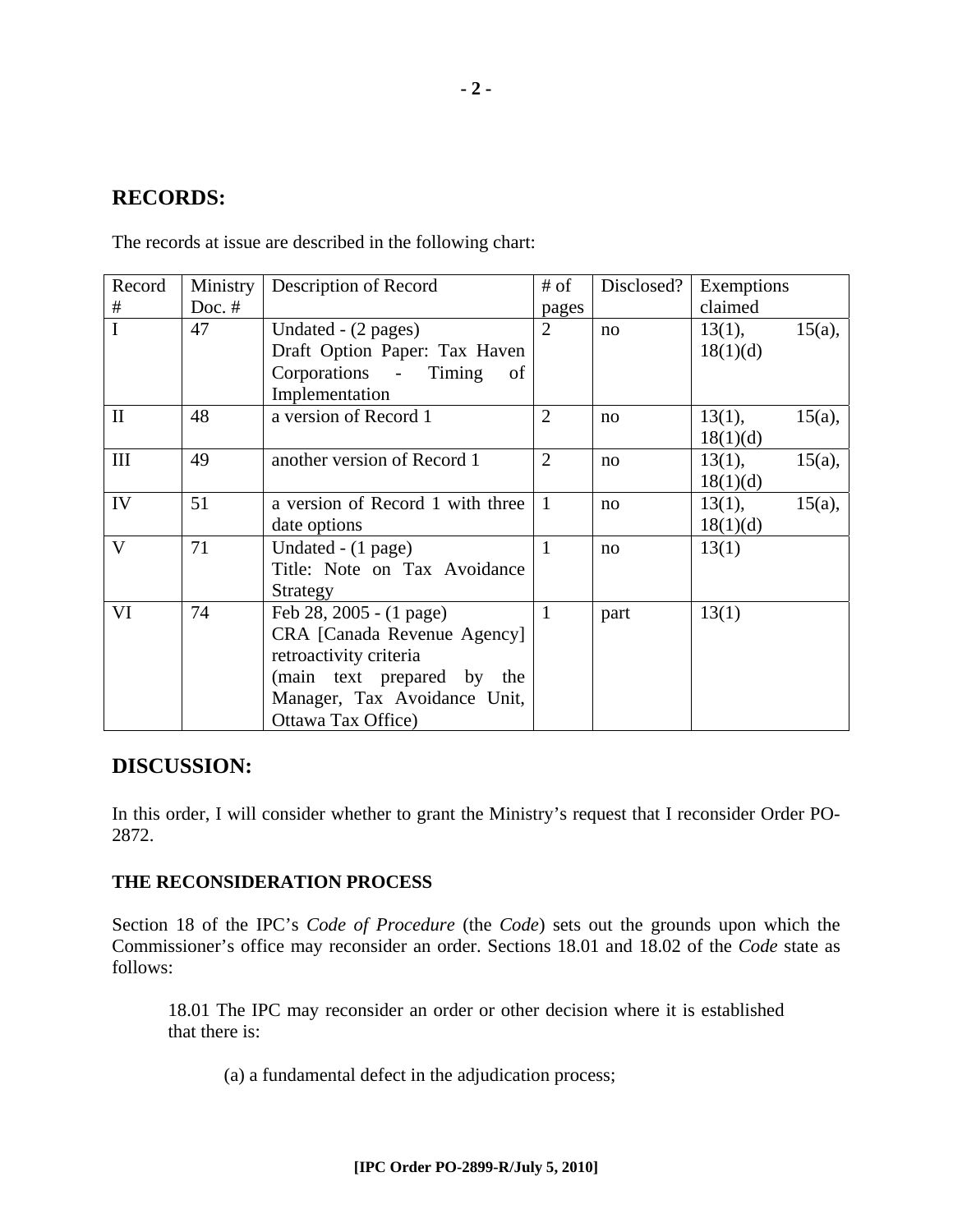(b) some other jurisdictional defect in the decision; or

(c) a clerical error, accidental error or omission or other similar error in the decision.

18.02 The IPC will not reconsider a decision simply on the basis that new evidence is provided, whether or not that evidence was available at the time of the decision.

#### **GROUNDS FOR THE RECONSIDERATION REQUEST**

#### **Fundamental defect in the adjudication process**

The Ministry submits that a fundamental defect in the adjudication process occurred when it was not provided with an opportunity to reply to the appellant's representations. In support, the Ministry relies on the following four reasons:

- 1. The Ministry was entitled to obtain a copy of the appellant's representations prior to the issuance of Order PO-2872;
- 2. The Ministry was entitled to provide representations in reply to the appellant's representations;
- 3. The Ministry was entitled to provide confidential representations at the reply stage that would not be shared with the appellant; and,
- 4. The Ministry was not required to demonstrate a link between the records and the claimed exemptions in its initial representations.

I will consider each of the Ministry's reasons separately.

#### **1. The Ministry was entitled to obtain a copy of the appellant's representations**

The Ministry submits that I did not exercise my discretion in a proper and correct manner in deciding to not provide a copy of the appellant's representations to the Ministry as none of the criteria for withholding the appellant's representations set out in this office's *Practice Direction 7* concerning the sharing of representations were applicable. The Ministry appears to be arguing that as the appellant provided only non-confidential representations, that *Practice Direction 7* did not apply and it is entitled to receive a copy of these representations. The Ministry cites sections 5 and 6 of this practice direction which read:

5. The Adjudicator may withhold information contained in a party's representations where: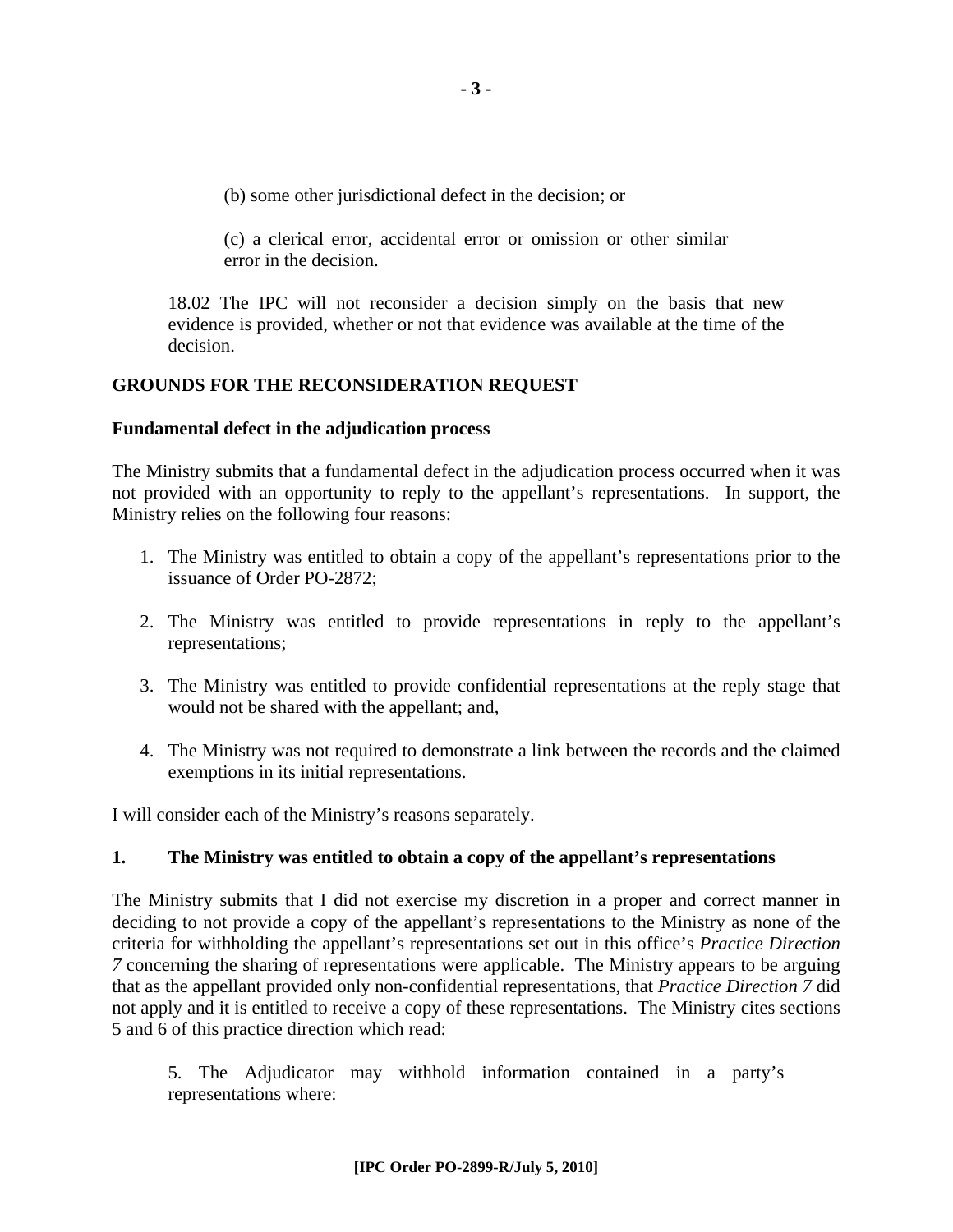(a) disclosure of the information would reveal the substance of a record claimed to be exempt; or

(b) the information would be exempt if contained in a record subject to the Act; or

(c) the information should not be disclosed to the other party for another reason.

6. For the purpose of section  $5(c)$ , the Adjudicator will apply the following test:

(i) the party communicated the information to the IPC in a confidence that it would not be disclosed to the other party;

(ii) confidentiality is essential to the full and satisfactory maintenance of the relation between the IPC and the party;

(iii) the relation is one which in the opinion of the community ought to be diligently fostered; and

(iv) the injury to the relation that would result from the disclosure of the information is greater than the benefit gained for the correct disposal of the appeal.

Although the Ministry states that it requested a copy of the appellant's representations, there is no indication of this in its initial representations.

#### *Analysis/Findings*

I agree with the Ministry that the confidentiality criteria in *Practice Direction 7* do not apply to the appellant's initial representations, as they were not claimed to be confidential. I find, however, that the provision of non-confidential representations by a party does not give another party to an appeal the right to obtain a copy for their review.

In this case, I followed the usual procedure outlined in section 7 of the *Code*, as follows:

7.03: If the Adjudicator decides to conduct an inquiry, the Adjudicator sends a Notice of Inquiry to the party bearing the initial onus and invites submissions.

7.04: Upon receipt of that party's submissions, the Adjudicator may, if he or she considers it necessary, send a Notice of Inquiry to the second party and invite submissions.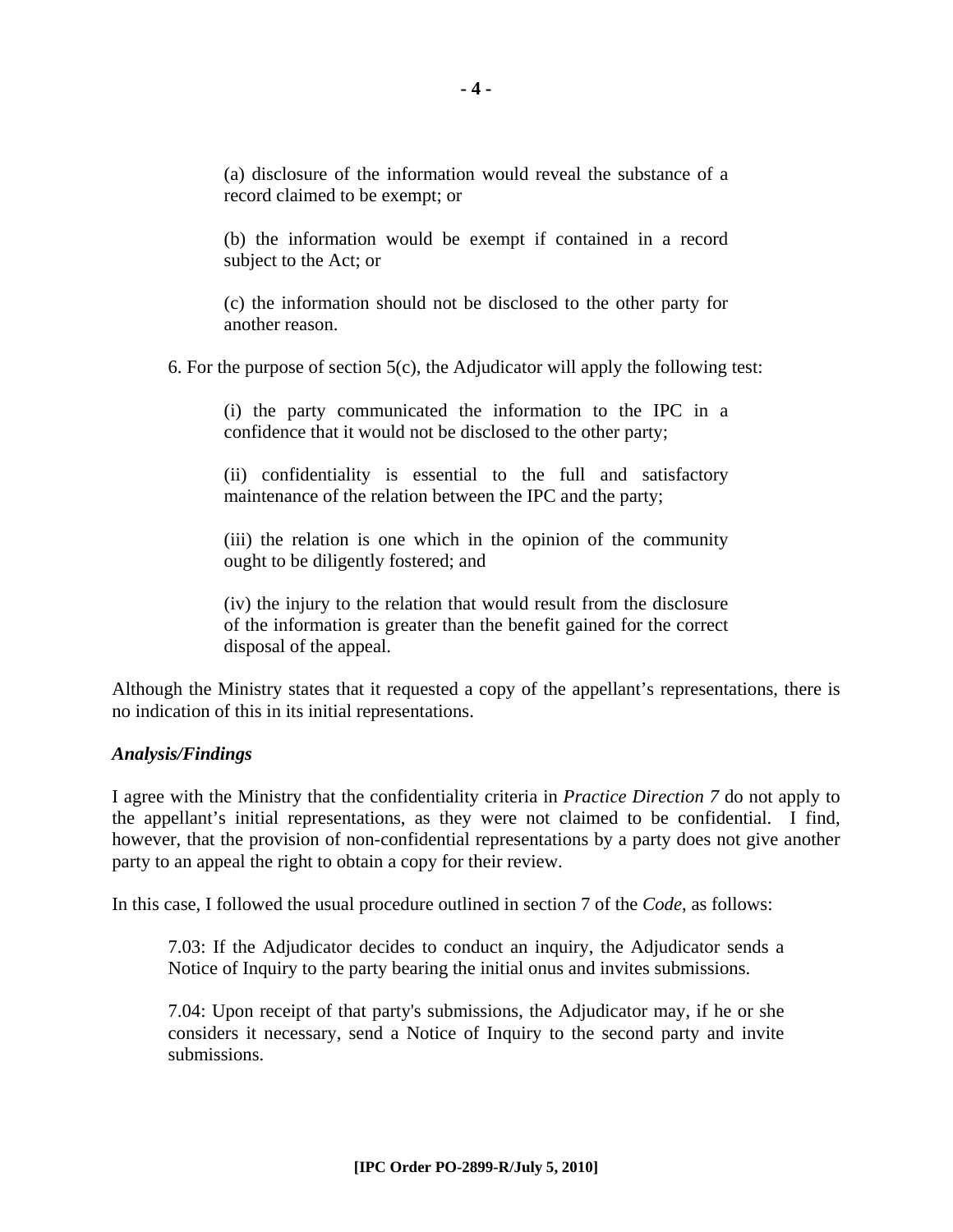7.05: Upon receipt of the second party's submissions, the Adjudicator may, if he or she considers it necessary, send a modified Notice of Inquiry to the first party inviting further representations in reply.

7.07: The Adjudicator may provide some or all of the representations to the other party in accordance with *Practice Direction 7*.

Under section 7.05 of the *Code*, I decided that it was not necessary, in the interests of fairness, to invite reply representations from the Ministry. Below I explain my reasons for that decision. Accordingly, following the usual procedure of this office, I did not share the appellant's representations with the Ministry. Therefore, the decision to withhold the appellant's representations was not based on any confidentiality interest of the appellant, but rather was based on following the usual procedure of this office where the adjudicator decides that it is necessary only to proceed to steps one and two of the process (*i.e.*, seeking representations from the institution initially, then seeking representations from the appellant, under sections 7.03 and 7.04 of the *Code*).

In advancing its claim that it had a right to obtain a copy of the appellant's representations, the Ministry makes no mention of section 52(13) of the *Act* which reads:

The person who requested access to the record, the head of the institution concerned and any other institution or person informed of the notice of appeal under subsection 50 (3) shall be given an opportunity to make representations to the Commissioner, but no person is entitled to have access to or to comment on representations made to the Commissioner by any other person or to be present when such representations are made [emphasis added].

Therefore, based upon the wording of section 52(13), and on the fact that I followed the usual process of this office under section 7 of the *Code* where only two steps are necessary, I find that I did not err in failing to provide the Ministry with a copy of the appellant's representations and I dismiss this ground for reconsideration.

#### **2. The Ministry was entitled to provide representations in reply to the appellant's representations**

The Ministry states that the process followed in the appeal followed the procedure set out in the *Code* save for one exception, that I did not send the Ministry the appellant's representations and invite its reply representations, which was contrary to the Ministry's expectations. The Ministry states that:

…over the last twenty years, the IPC has unfailingly sent the Ministry copies of an appellant's representations and invites a reply, unless the Adjudicator makes a decision in the Ministry's favour.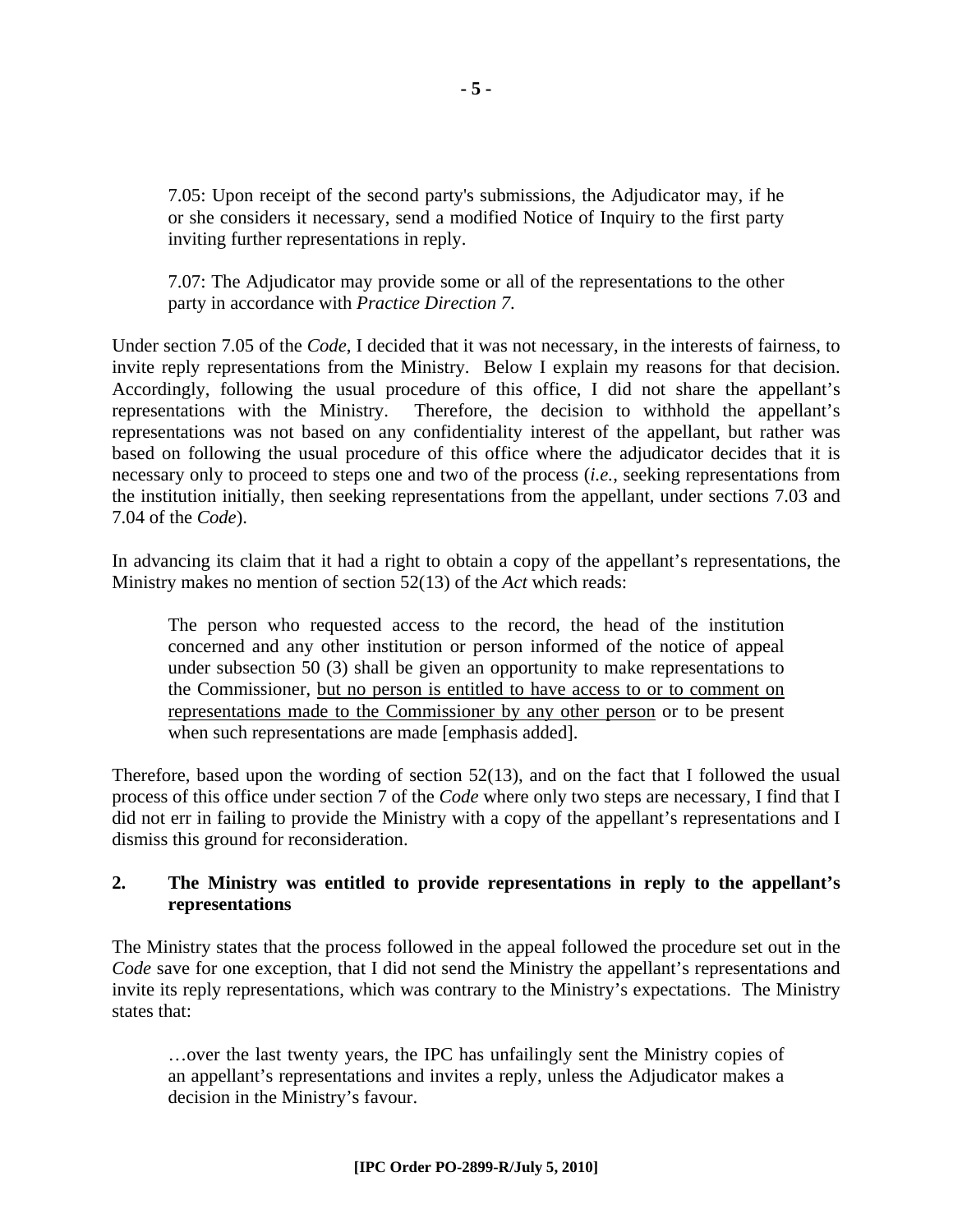The appellant submits that:

The Ministry claims that it expected to be able to reply to the appellant's representations. That claim ignores the possibility that the appellant might not have put in any representations. More important, the Ministry did not communicate its alleged expectations at the material time – i.e. when it submitted its initial representations in this Appeal. In other words, the Ministry did not advise the Adjudicator at that time that it was submitting superficial representations and that it wished to reserve the right to provide additional representations and evidence after the appellant had put in its representations.

In reply, the Ministry submits that:

… [T]he Ministry does not have to reserve the right to make further representations to reply to the appellant. *Practice Direction 7* addresses the "Sharing of Representations". Unless one of the exemptions stated in *Practice Direct 7* apply, each party can reasonably expect to be able to receive a copy of the other party's representations. There are only certain reasons given in *Practice Direction 7* for not sharing the representations of the other party: namely, that the records would be betrayed (and this never applies to the appellant) or the material is otherwise exempt (and this never applies to the appellant) or that there is some other reason exists for not sharing (and this did not apply to the appellant in this case). Therefore, consistent with *Practice Direction 7*, the appellant's reasons should have been shared.

#### *Analysis/Findings*

As I explained above, sections 7.03 to 7.05 of the *Code of Procedure* describe the procedure for seeking representations in an inquiry. Section 7.03 states that the adjudicator "sends" a notice of inquiry to and seeks representations from the party bearing the initial onus. This is the first stage of the inquiry. By contrast, sections 7.04 and 7.05 (the second and third stages) indicate that the adjudicator "may", if he or she considers it necessary, seek submissions from the given party. Therefore, the adjudicator has discretion as to whether to proceed to the second or the third stage of the inquiry. Once an inquiry proceeds to the second stage, there is nothing in the *Code of Procedure* to indicate that an adjudicator will always proceed to the third, reply stage. To the contrary, the *Code of Procedure* indicates that an inquiry may end after the second stage.

Further, based on section 52(13) of the *Act*, there no party has a right to review and reply to the representations of any other party.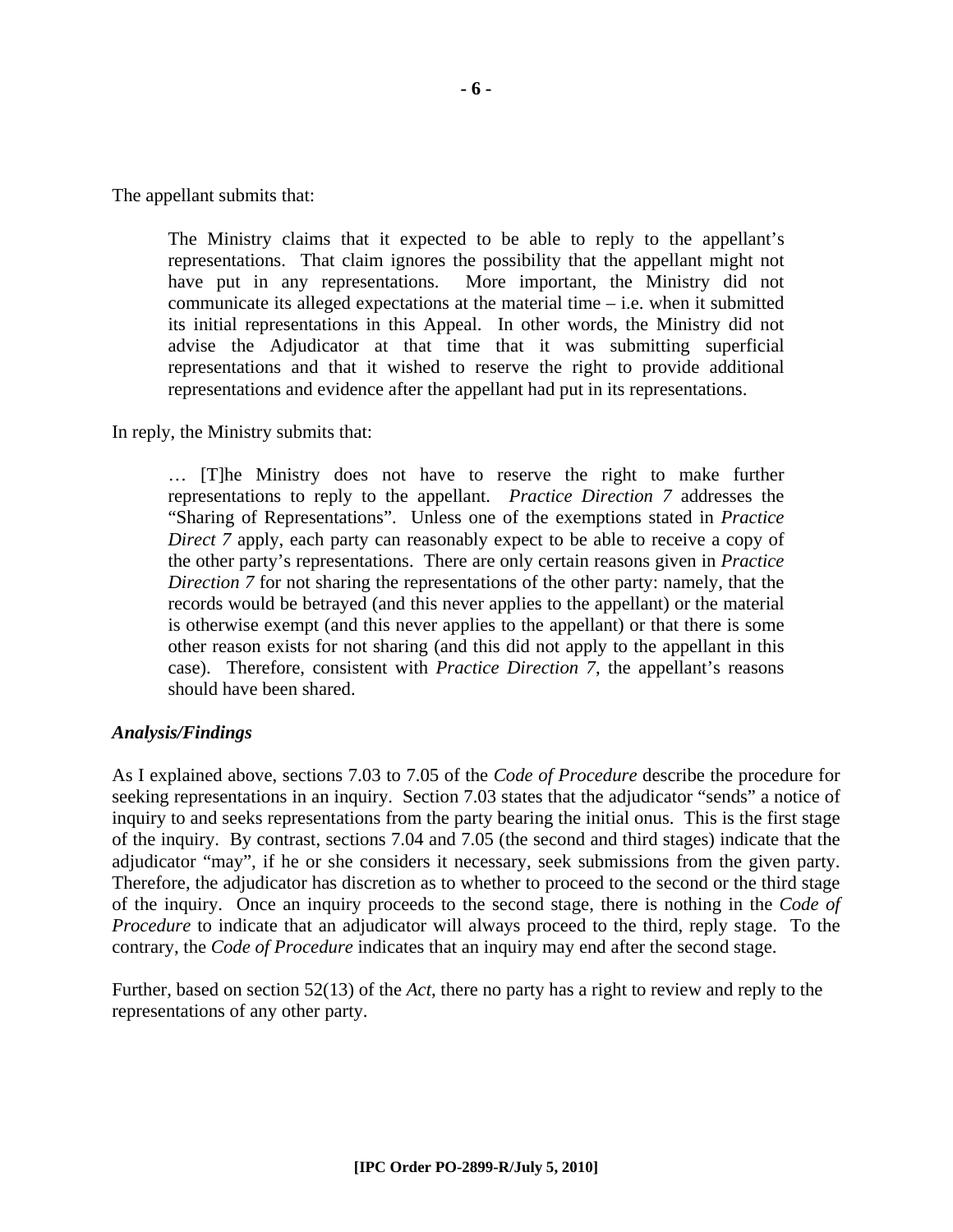The Ministry submits that this office "unfailingly" seeks reply representations unless the adjudicator decides in the Ministry's favour. I note that in several cases involving the Ministry, this office has decided it was not necessary to seek reply representations from the Ministry, despite the fact that the appeal was not resolved entirely in the Ministry's favour. See, for example, Orders PO-2556, PO-2235 and PO-2059-I. The Ministry has not provided the necessary "unequivocal" evidence of a past practice of this office to always seek reply representations where the Ministry's decision is not upheld (see *Canadian Union of Public Employees (C.U.P.E.) v. Ontario (Minister of Labour)*, [2003] S.C.J. No. 28 at para. 133).

Therefore, while the Ministry may have had an expectation that it would be given an opportunity to reply to the appellant's representations, this expectation has no valid or legitimate basis in the *Act*, the *Code of Procedure*, or in the general practices of this office.

The decision as to whether or not to proceed to the latter stages of the inquiry is based on all of the circumstances of the case, including the content of the submissions already provided, as well as considerations of procedural fairness.

In this case, after reviewing the appellant's submissions, I decided that the appellant had not made any submissions to which the Ministry should be given an opportunity to reply. The appellant's representations essentially consisted of explanations as to why the Ministry had not discharged its burden of proving the application of the claimed exemptions. The appellant did not raise new issues, or cite new statutory provisions or case law which would warrant a reply from the Ministry.

I note that section 2.04 of the *Code of Procedure* states that this office "may in its discretion depart from any procedure" in the *Code*, "where it is just and appropriate to do so." If the Ministry wanted this office to depart from its usual practice, for example, by "reserving" the opportunity to provide reply representations, it ought to have asked me to do so during the course of the inquiry. The Ministry failed to do so until after the inquiry was completed and my order was issued.

In *Baker v. Canada (Minister of Citizenship and Immigration*, [1999] S.C.J. No. 39, the Supreme Court of Canada held that the duty of fairness will vary according to the circumstances, but that those affected by a decision should be afforded the opportunity to put forward their views and their evidence fully. Justice L'Heureux-Dubé stated in the *Baker* case that:

…the analysis of what procedures the duty of fairness requires should also take into account and respect the choices of procedure made by the agency itself, particularly when the statute leaves to the decision-maker the ability to choose its own procedures, or when the agency has an expertise in determining what procedures are appropriate in the circumstances: Brown and Evans, supra, at pp.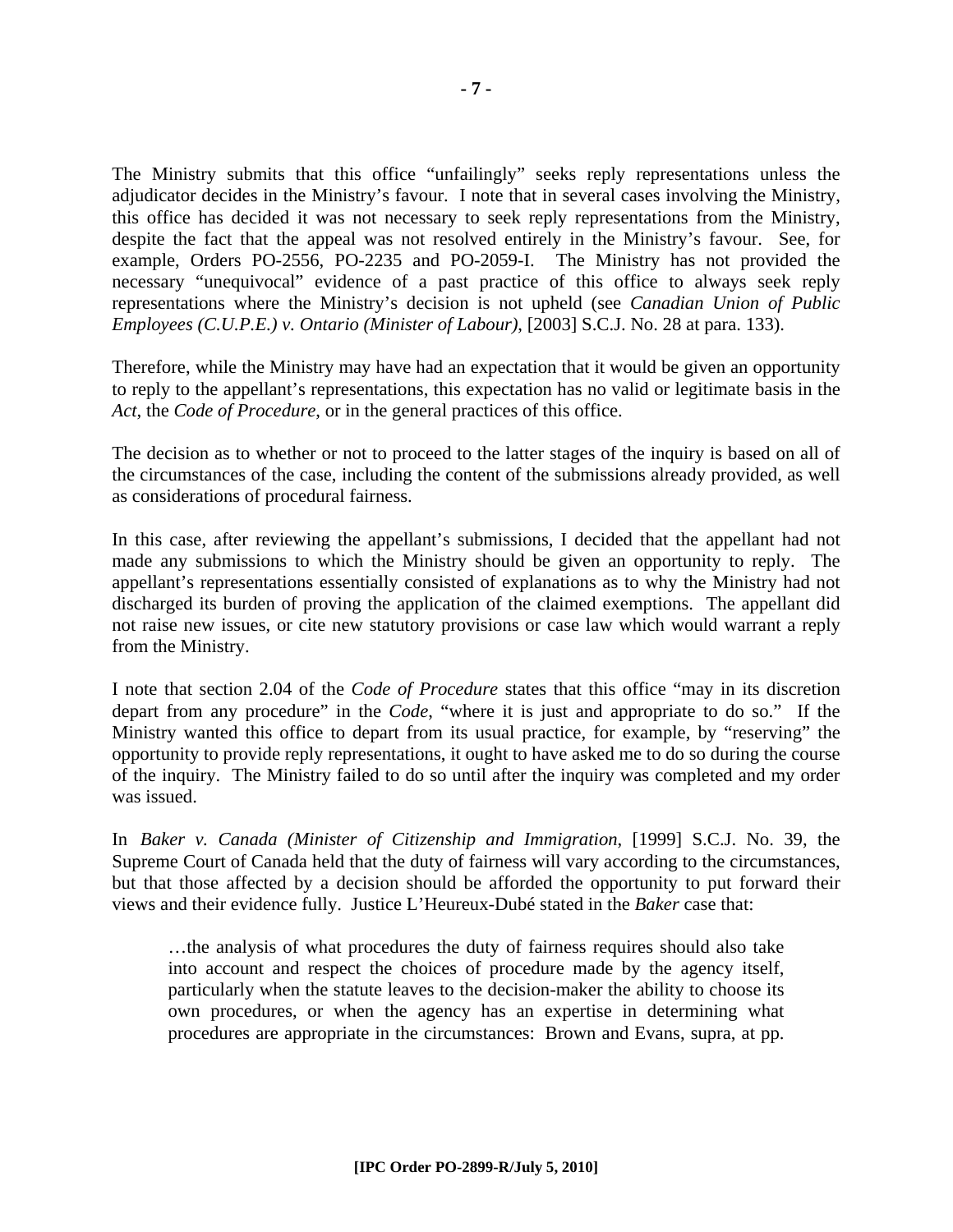7-66 to 7-70. While this, of course, is not determinative, important weight must be given to the choice of procedures made by the agency itself and its institutional constraints: *IWA v. Consolidated-Bathurst Packaging Ltd*., 1990 CanLII 132 (S.C.C.), [1990] 1 S.C.R. 282, per Gonthier J.

In *Forest Industrial Relations Ltd. v. I.U.O.E., Local 882*, [1961] S.C.J. No. 65, the Supreme Court of Canada held that the duty of fairness is not violated if a decision maker, having heard all the evidence, decides that a debate has gone on long enough and denies a party the right to reply to a reply [see also *Canada Post Corporation v. Canadian Union of Postal Workers*, 2007 BCSC 1702].

I find that the Ministry was afforded the opportunity to put forward its views and evidence fully in this appeal. Therefore, I find that the Ministry was not entitled to provide representations in reply to the appellant's representations and I dismiss this ground for reconsideration.

#### **3. The Ministry was entitled to provide confidential representations at the reply stage that would not be shared with the appellant**

The Ministry submits that it was prejudiced by not having an opportunity to reply to the appellant's representations. It submits that:

In this Appeal, the Ministry followed the IPC's normal procedure and deliberately wrote its representations in such a way that they could be shared with the appellant. The Ministry anticipated that its representations would be shared with the appellant in accordance with the IPC *Code of Procedure*. None of the criteria for keeping the representations confidential in accordance with *Practice Direction 7* apply to the Ministry's original representations, as the Ministry consented to share them [emphasis added].

The Ministry relies on its experience in another appeal where I rendered a sharing decision concerning the Ministry's confidential representations. In that appeal, the Ministry submitted a Request for Reconsideration of my sharing decision of its representations. In that case, upon reconsideration, I agreed with the Ministry that certain portions of its representations should remain confidential. The Ministry goes on to state that:

Cognizant of the fact that the Adjudicator would want to share the Ministry's confidential representations with the appellant in this Appeal, as in her previous case, the Ministry did not submit any confidential representations this time, fearful that another twenty pages would be needed to change her mind on that point after a draft order as before. When confidences are breached, trust breaks down quite easily. The Ministry was afraid to submit confidential representations, and as a result was less able to link the records to the exemptions…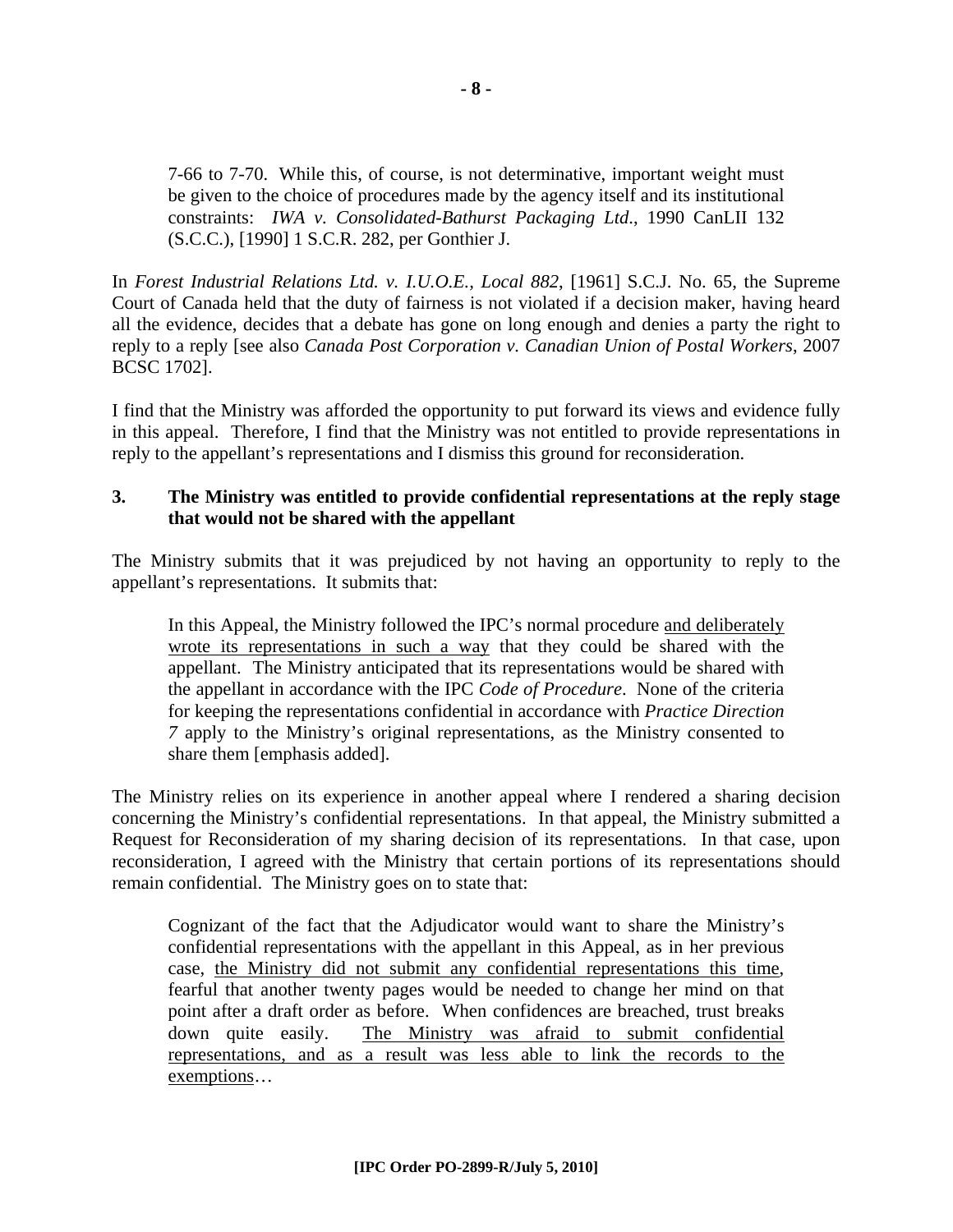The Ministry expected to be able to address the arguments raised by the appellant, and even use confidential representations if necessary at [the reply] stage [emphasis added].

The appellant submits that:

…having failed to establish its claimed exemptions, the Ministry claims in its Request that it was "afraid to submit confidential representations, and as a result was less able to link the records to the exemptions". The Ministry's insinuation that the IPC cannot be trusted with confidential representations is absurd and without any evidentiary foundation…

The tactics employed by the Ministry in this Appeal should not be sanctioned or countenanced. The Ministry's intentional failure to put its best case forward, all the while expecting that it could later re-argue its case and enter fresh representations and evidence under the guise of a reply or a reconsideration request, is wholly improper. The Ministry's tactics undermine the integrity of the appeal process, add considerable delay and cost to the appeal and prejudice parties' right to timely access to information under the *Act*.

In reply, the Ministry submits that:

…the problem of trust when the Adjudicator orders the disclosure of confidential representations subject to a Request for Reconsideration is reflected in paragraph 6(ii) of *Practice Direction 7* which states that when ordering the disclosure of the representations the Adjudicator will apply the following as a test: "(ii) whether confidentiality is essential to the full and satisfactory maintenance of the relation between the IPC and the party". The result of an order to share representations leads to Ministry compliance with the IPC's preference of non confidential representations for the very reason of trust erosion. In non-confidential representations, the Ministry is not able to freely discuss the contents of the Records as it would reveal the subject matter for which an exemption is sought. Non confidential representations favour the Appellant, as they reduce the ability of the Ministry to make its case forthrightly; trust in a fair process is called into question for another reason, particularly in the face of s. 55 of the *Act* [emphasis added].

…far from being improper, the Ministry's approach has been to correct the wrong of not being given an opportunity to reply by replying rather than dwell on it.

#### *Analysis/Findings*

The Ministry appears to have undergone a case-splitting tactic in this appeal where it intentionally reserved important argument in anticipation of being invited to provide reply representations, in which it planned to refer to the contents of the records, and to explain in detail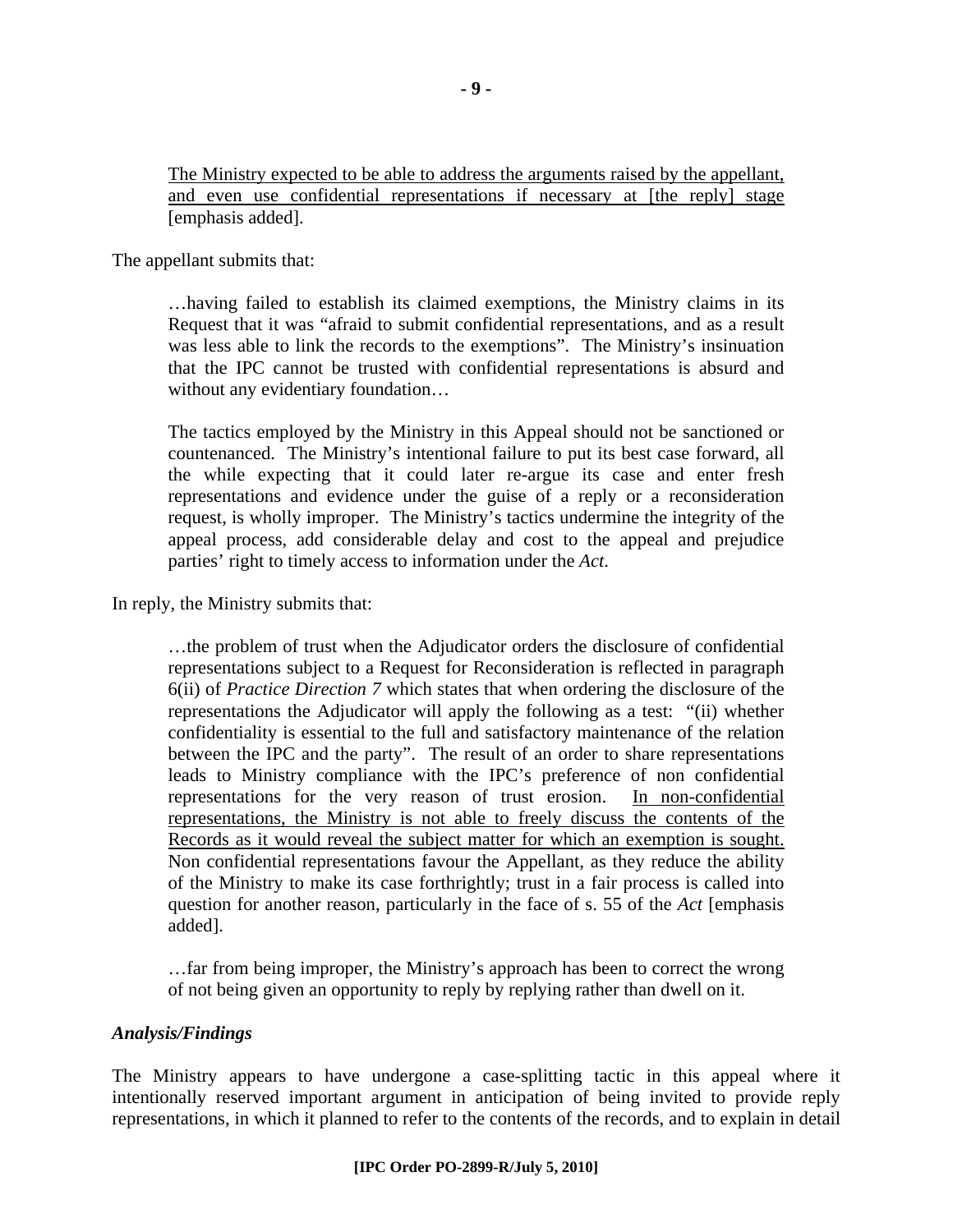why it claimed the records are exempt under the *Act*. Apparently, the Ministry assumed that, if it proceeded in this manner, its reply representations would not be shared with the appellant.

I note, however, that the initial Notice of Inquiry advised the Ministry that:

…under section 53 of the *Act*, where an institution refuses access to a record or part of a record, the burden of proof that the record or part of the record falls within one of the specified exemptions in the *Act* lies upon the institution.

It was also advised in the Notice of Inquiry that it could submit confidential representations, as follows:

The sharing of representations is addressed in *Practice Direction Number 7*, issued by this office

Your representations may be shared with other parties to the appeal unless they meet the confidentiality criteria identified in *Practice Direction Number 7*, which are reproduced on page 3 of the enclosed "Inquiry Procedure at the Adjudication Stage".

#### **Please state your position concerning the sharing of your representations.**

**If you believe that portions of your representations should remain confidential, please identify these portions and explain why the confidentiality criteria apply to the portions you seek to withhold** [emphasis in original].

I find that the Ministry should and could have provided complete representations, including confidential representations if necessary, when it provided its initial representations in response to the Notice of Inquiry.

The Ontario Divisional Court has considered and upheld the approach taken by this office to the sharing of representations in the case of *Toronto District School Board v. Ontario (Information and Privacy Commissioner)*, [2002] O.J. No. 4631 (Div. Ct.) (although the court partially reversed the adjudicator's sharing of representations decision in Order MO-1521-I, on the particular facts of that case).

In that decision, during the adjudication stage of the appeal, Adjudicator Cropley, upon receipt of the submissions of the institution, expressed her intention to release portions of the institution's submissions to the appellant. Upon judicial review of that order, the argument was raised as to whether the adjudicator erred in deciding that she had jurisdiction to order the release of the institution's representations under section 41(13) of the *Municipal Freedom of Information and Protection of Privacy Act* (the equivalent of section 52(13) of the *Act*).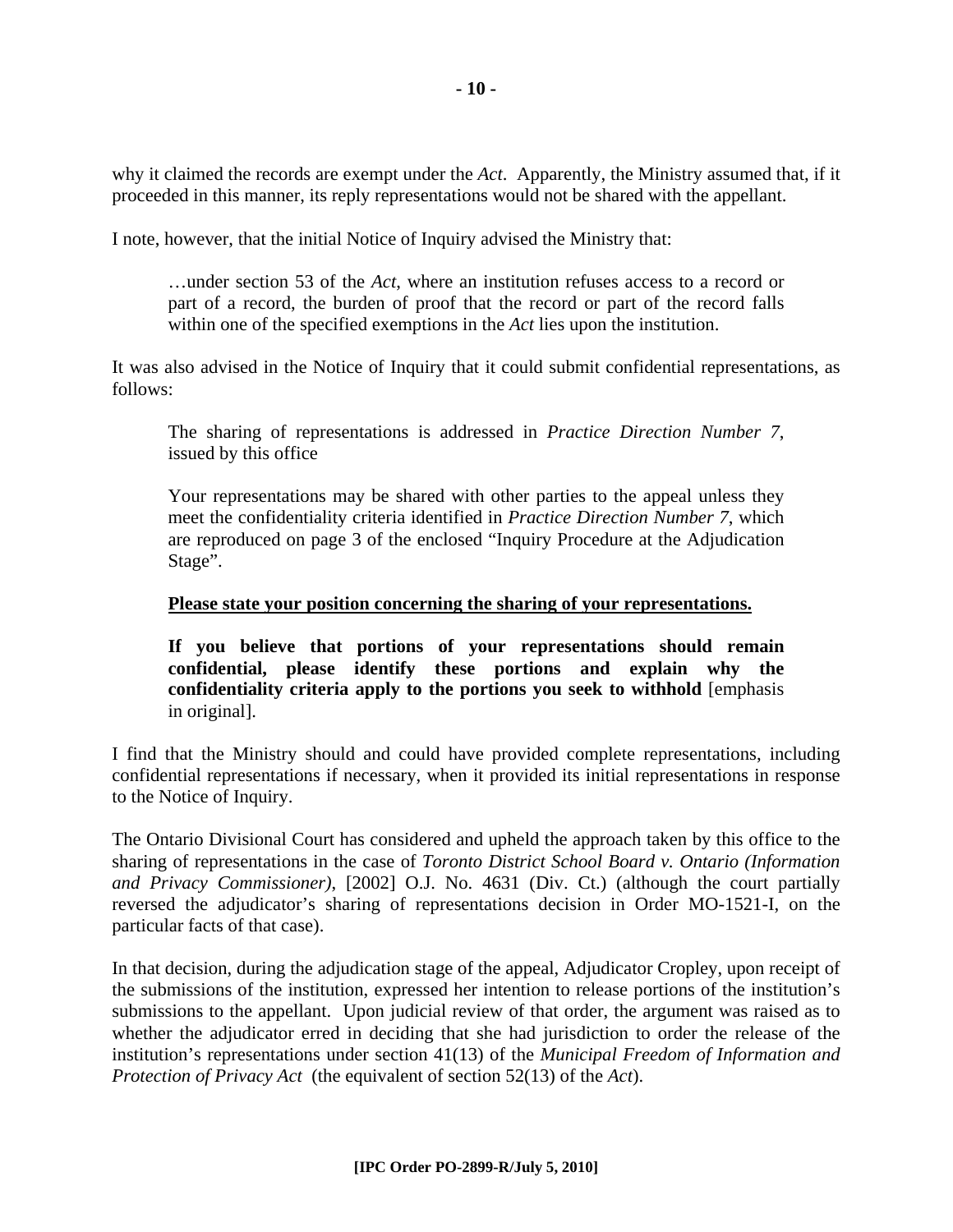In that case, the institution submitted that section 41(13) of the municipal *Act* does not grant power to the adjudicator to order the disclosure of representations made, but was instead a clear expression of the legislature's intent to override the requirement for procedural fairness under the rules of natural justice.

The Court referred to the interpretation of an identical provision (found in section 52(13) of the *Freedom of Information and Protection of Privacy Act*) articulated by former Commissioner Sidney B. Linden in Order 164:

 Counsel for the institution argues that these express grants of authority constitute the limits to the Commissioner's discretion, and that I may not arrogate to myself any power not explicitly given.

 ... I agree that the words "no person is entitled" to see and comment upon another person's representations means that no person has the right to do so. In my view, the word "entitled", while not providing a right to access to the representations of another party, does not prohibit me from ordering such an exchange in a proper case. Subsection 52(13) does not state that under no circumstances may I make such an order; it merely provides that no party may insist upon access to the representations.

Counsel for the institution is correct when he states that the *Statutory Powers Procedure Act* does not apply to an inquiry under the *Freedom of Information and Protection of Privacy Act*, *1987*. Thus, the only statutory procedural guidelines that govern inquiries under the *Freedom of Information and Protection of Privacy Act, 1987* are those which appear in that *Act*. However, while the *Act* does contain certain specific procedural rules, it does not in fact address all of the circumstances which arise in the conduct of inquiries, I must have the power to control the process. In my view, the authority to order the exchange of representations between the parties is included in the implied power to develop and implement rules and procedures for the parties to an appeal.

...

 Clearly, procedural fairness requires some degree of mutual disclosure of the arguments and evidence of all parties. The procedures I have developed ... allow the parties a considerable degree of such disclosure. However, in the context of this statutory scheme, disclosure must stop short of disclosing the contents of the record at issue, and institutions must be able to advert to the contents of the records in their representations in confidence that such representations will not be disclosed.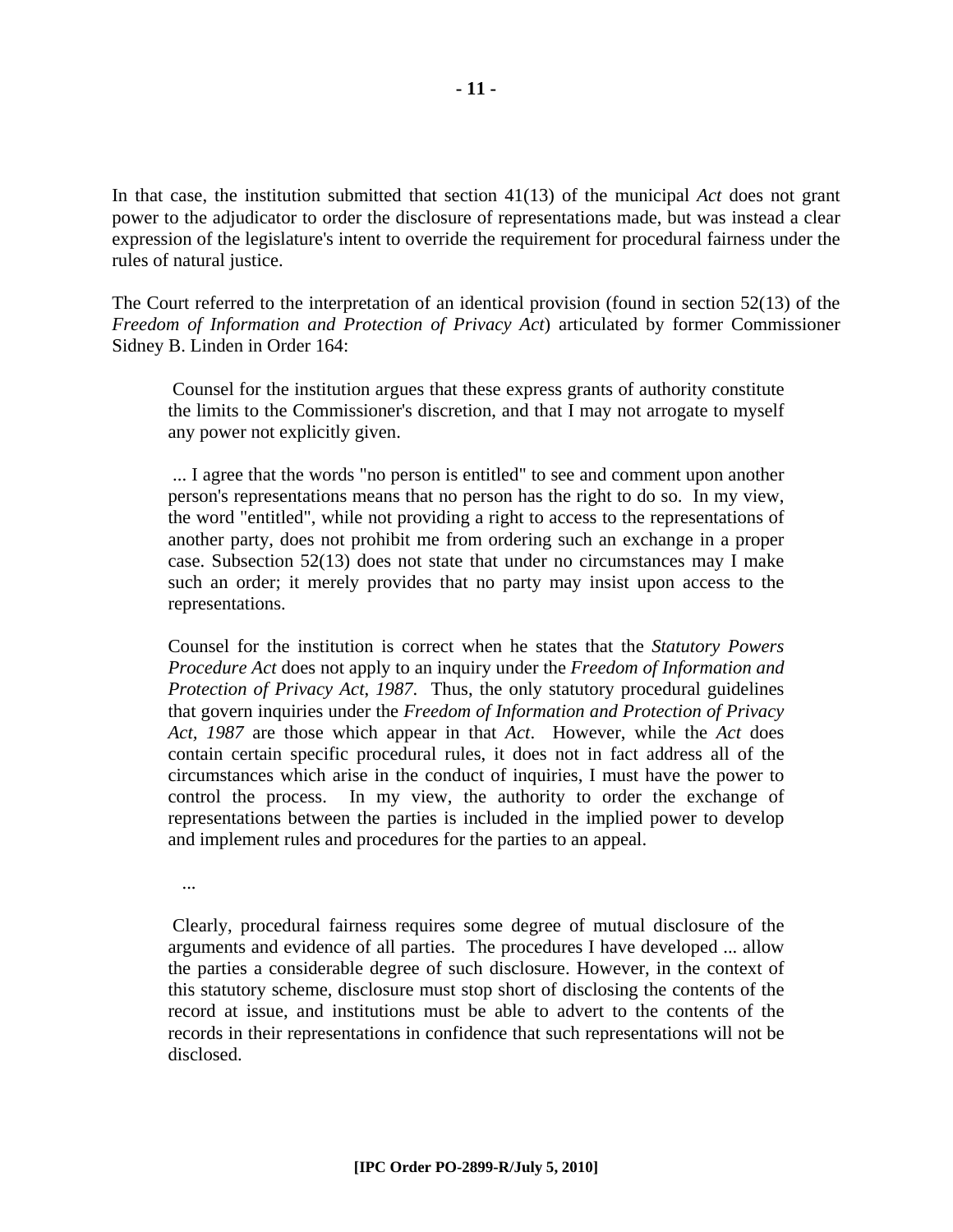The Court accepted this approach of Commissioner Linden concerning the power of an adjudicator to order the exchange of representations between the parties.<sup> $\Gamma$ </sup> Mr. Justice Then, speaking for the Court, specifically found that:

While [section 41(13) of the municipal *Act*] properly interpreted, provides a discretion to the Commissioner to disclose representations, a proper interpretation necessarily imposes limitations on its exercise which are consonant with the purposes of the *Act*. In our view, those limitations are appropriately contained in the guidelines developed by the Commissioner as information contained in the representations of the parties may be withheld by the Commissioner in circumstances where:

(a) disclosure of the information would reveal the substance of a record claimed to be exempt or excluded; or

(b) the information would be exempt if contained in a record subject to the *Freedom of Information and Protection of Privacy Act* or the *Municipal Freedom of Information and Protection of Privacy Act*; or

(c) the information should not be disclosed to the other party for another reason.

…to interpret [section 41(13)] in the manner advanced by Commissioner Linden would preserve the policy that the section is meant to foster, namely, full and frank submissions, in circumstances where the parties could more fully exercise their rights to natural justice. The Commissioner, as adjudicator, would reap the benefit of shared submissions, limited only, by the exclusion of those submissions which would expose the privacy rights at issue.

I agree with the submissions of the appellant on this issue. The Ministry is not entitled to casesplit by providing superficial non-confidential initial representations, and then providing its substantive representations at the reply stage, thereby seeking to avoid having parts of its representations shared with the appellant,. In addition, if the Ministry was not satisfied with a sharing decision concerning its representations, it was fully aware that it could have sought a reconsideration of that decision under section 18 of the *Code* or seek judicial review of the sharing decision. I also do not accept the Ministry's claims based on lost trust. In my view, the Ministry's allegations about previous cases and its relationship with this office are unjustified on the facts and entirely without merit.

 $\overline{a}$ 

<sup>&</sup>lt;sup>1</sup> In doing so, the Court relied on the following decisions: *Gravenhurst v. Ontario (Information and Privacy Commissioner)*, [1994] O.J. No. 2782 (Div. Ct.); *Attorney-General v. Mitchinson*, [1998] O.J. No. 5015, (November 30, 1998) Toronto Doc. 383/98, 681/98, 698/98 at p. 3 (Div. Ct.); and *Solicitor General and Minister of Correctional Services et al. v. Information and Privacy Commissioner et al*. (June 3, Sept. 10, 1999) Toronto Doc. 103/98, 330/98, 331/98, 681/98, 698/98 at pp. 1-2 (Div. Ct.).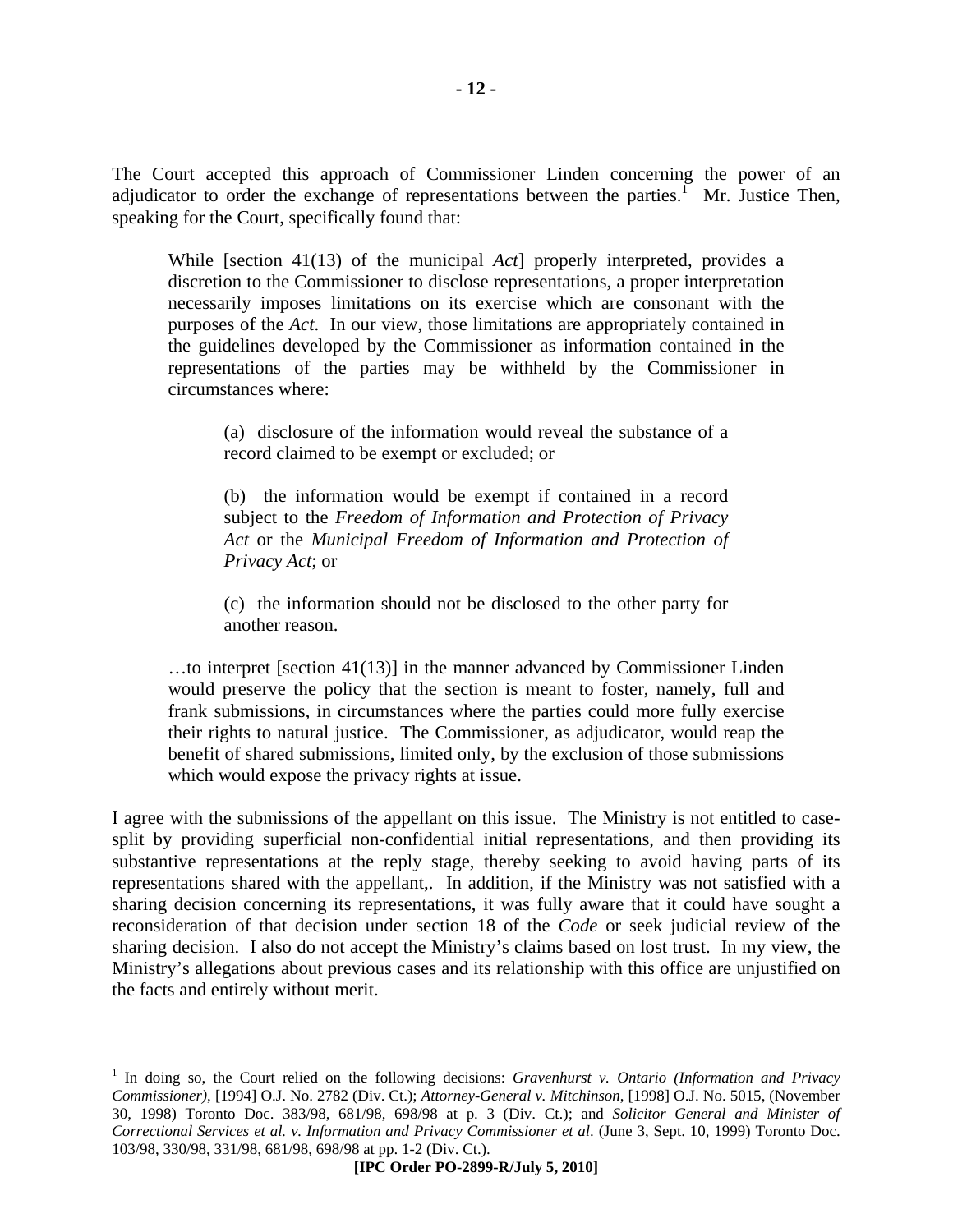I also note that this use of reply representations would not be consistent with the purpose of inviting a reply to another party's submissions, which does not usually entitle a party to introduce new issues. In addition, the Ministry seems to assume that its representations at the reply stage, if it had provided them, would not have been shared. However, this assumption is not valid. It is entirely possible that non-confidential portions of the Ministry's reply representations, if it had provided them, would have been shared with the appellant for sur-reply purposes, and this approach would not have advanced the Ministry's objective of not sharing its representations.

I find support for these views in the Divisional Court's decision in *Maidstone (Township) v. Starzacher* (January 10, 1994), London Doc. 796972 (Ont. Div. Ct.). In rejecting an institution's submission that this office's process was unfair, the court stated:

The [institution] argues that the [adjudicator] failed to conduct a full and proper inquiry because he did not seek clarification or elaboration of the position taken by the head of the [institution]…In our opinion the [institution] had every fair opportunity to present its case. The fact that if failed to do more than baldly state its position does not detract from the fairness of the [adjudicator's] conduct of the hearing. The hearing conformed to all requirements of fairness set out in the statute.

For all these reasons, I do not accept the Ministry's argument that it should have been entitled to provide confidential representations at the reply stage that would not be shared with the appellant and I dismiss this ground for reconsideration.

#### **4. The Ministry was not required to demonstrate a link between the records and the claimed exemptions in its initial representations**

The Ministry submits that it should not have been expected to demonstrate a link between the claimed exemptions and the information in the records. It submits that:

Because the Ministry did not make its representations to the Adjudicator in confidence, it could not reveal the contents of the records at issue in the Appeal. In spite of this, the Ministry nonetheless provided detailed and convincing evidence to the extent that it could without revealing the contents of the records. The Ministry relied on the good judgment of the Adjudicator to look at the records to judicially notice the match between the records and the exemptions claimed, as is necessary with confidential representations.

In the Order, the Adjudicator found that the Ministry's evidence was not sufficiently detailed and convincing proof of:

• The link between the records and the Ministry's decision making process (p. 8);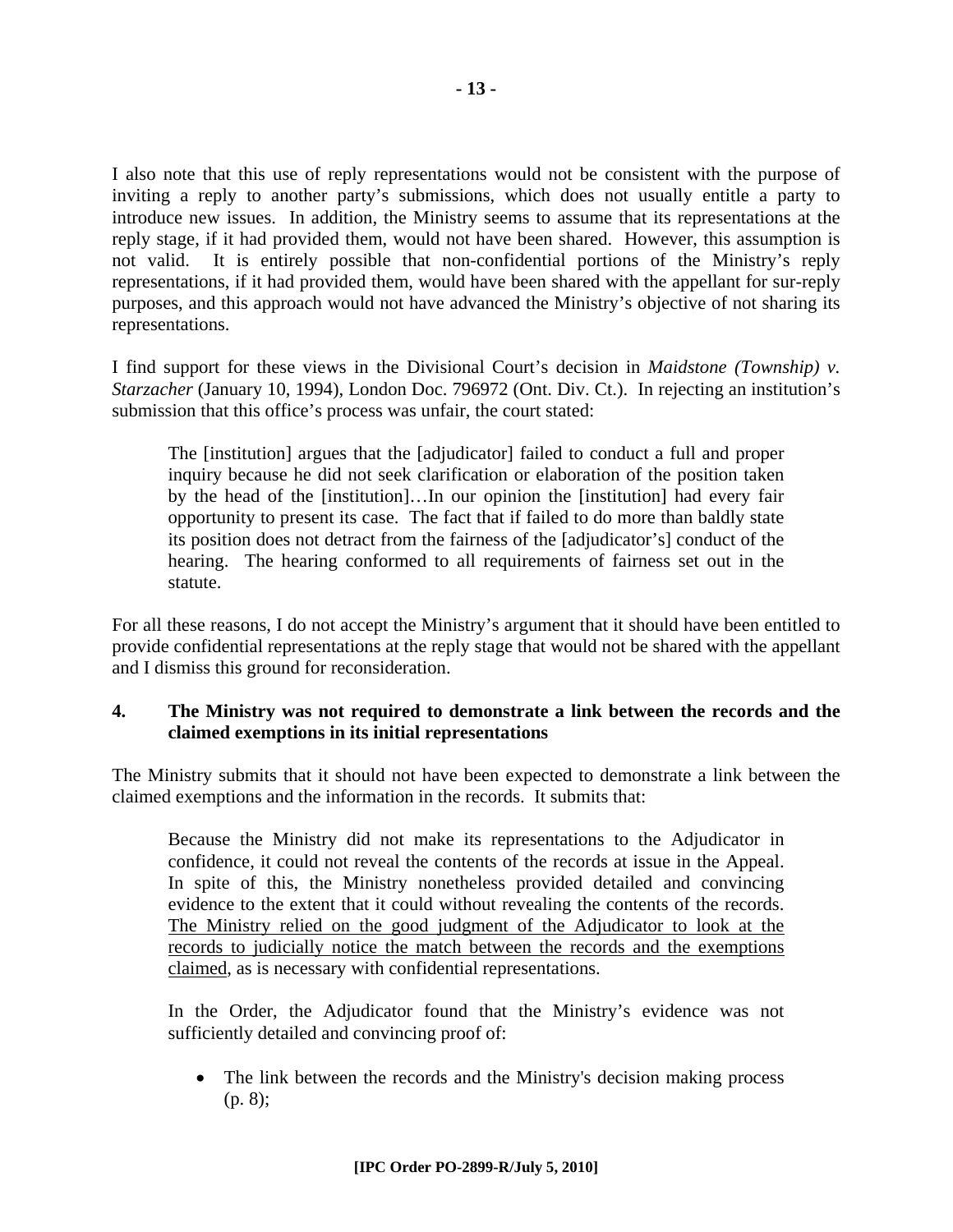- The link between the records and intergovernmental relations (p. 12); and
- The harm to the Ministry in the anticipated litigation that would arise as a result of disclosure of the records (p. 16).

To the extent that the Ministry's representations were not sufficiently detailed and convincing, it is because the link between the records and the Ministry's decision making process, and the link between the records and intergovernmental relations are not part of the tests for meeting exemptions under section 13(1) and 15(a) that are set out in the IPC's Orders, and which are quoted in the Ministry's representations. In not assisting the Ministry with the links, the Adjudicator was effectively demanding that confidential representations be made and denying the IPC preferred procedure of non confidential representations from having any effectiveness. Either method is unacceptable to the adjudicator. To the extent that such linkage was required beyond marking the exemptions on the records at the appropriate place, the Ministry could have submitted confidential representations that make such links by referring to the contents of the records [emphasis added].

In response, the appellant submits that:

In response to the Notice of Inquiry, the onus was on the Ministry to put its best case forward to attempt to establish its claimed exemptions.

In reply, the Ministry submits that:

…there is nothing in the IPC *Code of Procedure* or *Practice Directions* which precludes the inclusion of further evidence in a reconsideration request. Article 18.02 of the *Code of Procedure* simply states: "The IPC will not reconsider a decision simply on the basis that new evidence is provided, whether or not that evidence was available at the time of the decision." The Ministry's position is that there was a fundamental defect in the adjudication process, in that the Ministry was not provided with an opportunity to respond to the Appellant's representations, and is the basis for the reconsideration request.

The procedure of tribunals is not regulated like that of courts other than by the published procedures of the tribunal itself. In a court there is only one trial event of consecutive days and only one occasion for the evidence to be brought and there are hundreds of rules for excluding evidence. In this tribunal there are no rules for excluding evidence. The rule for tribunals is not to decide without hearing all the evidence. It is quite normal to provide further affidavit in a reply to the Appellant. Whenever representations are made for an exemption that requires proof, Practice Directive 5 includes in its checklist: "Have you provided detailed and convincing evidence?" and "Have you provided facts to support your claim?" Affidavit evidence and facts provided by the lawyer are part of every representation.

**- 14 -**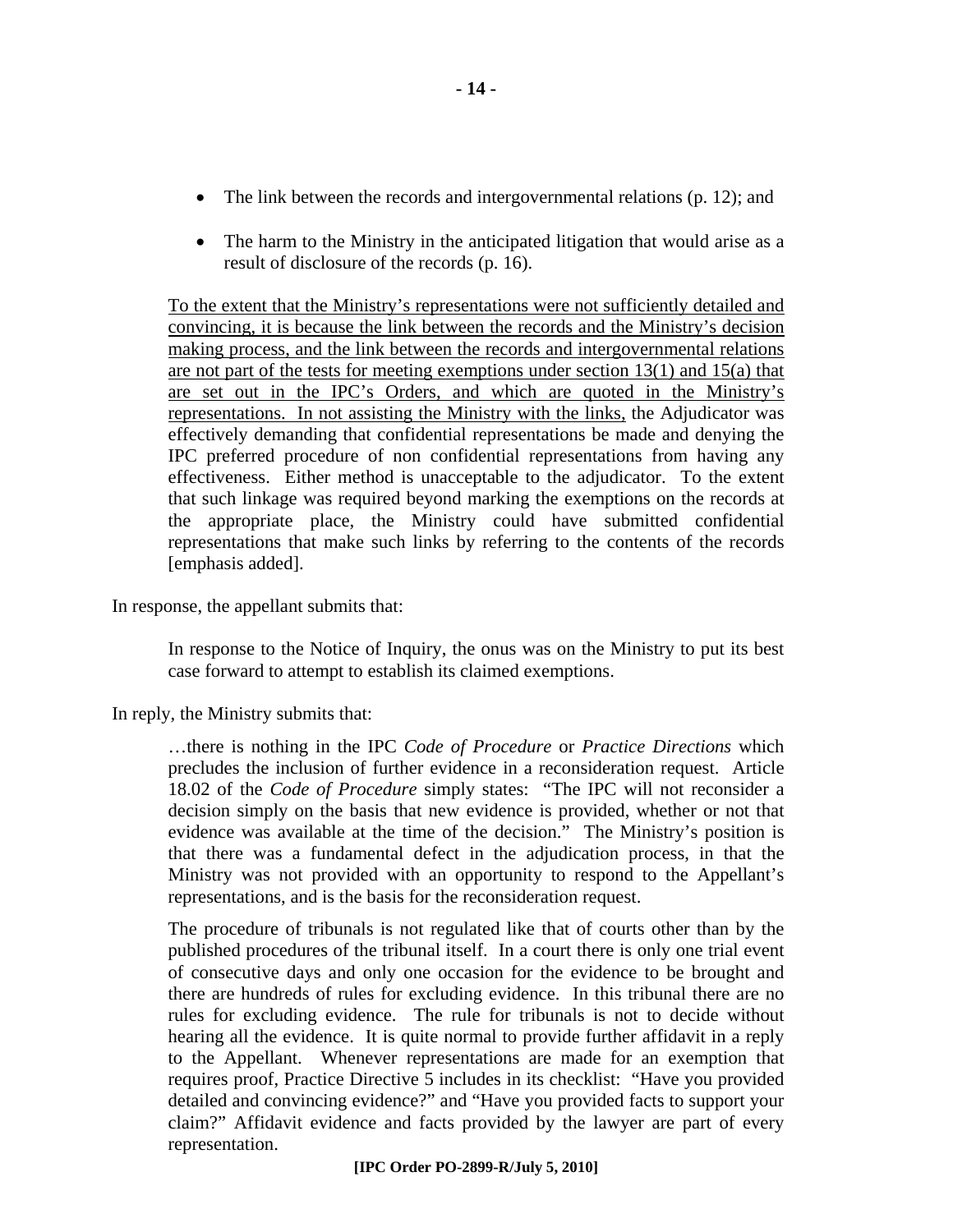In this iterative process, to address the issues raised by the IPC and by the opposing party, additional facts, or clarifications may be necessary. "Representations" is defined on page 3 of the *Code of Procedure* to include evidence. Further expenditure of time in this kind of work usually clarifies the contentious issues. Far from being unfair and improper, in this tribunal, this is a necessary and common practice. Generally, replies are limited to existing issues, and are not an opportunity to raise new issues. The nature of replying is to respond in a different way bearing in mind what the other side has said.

More evidence on the contentious issues is not proscribed. The Ministry's proper and fair purpose is to take the additional rebuttal time in a reply to assist the Adjudicator in understanding the Ministry's reasoning in claiming the exemptions [emphasis added].

#### **Analysis/Findings**

Section 53 of the *Act* states that:

Where a head refuses access to a record or a part of a record, the burden of proof that the record or the part falls within one of the specified exemptions in this Act lies upon the head.

This principle was reiterated by the Supreme Court of Canada in *Ontario (Public Safety and Security) v. Criminal Lawyers' Association*, [2010] S.C.J. No. 23, where it was stated: "The Minister asserting the exemption has the burden of demonstrating that it applies" (para. 23).

This office's *Practice Direction 2 "Representations: General guidelines"* provides that:

This Practice Direction offers practical guidelines to help improve the effectiveness of representations made to the IPC under the *Act*.

The parties should submit representations that are relevant and factual, and refer to the connections between exemptions claimed under the *Act* and the records in question, or alternatively, explain why an exemption should not apply [emphasis added].

This office's *Practice Direction 5 "Guidelines for institutions in making representations"* provides that:

Each exemption under the *Act* has certain requirements which must be satisfied. It is important that institutions claiming an exemption address each component of these requirements. If representations are too general or if the necessary connections are not clearly made, the representations will fail to establish that the exemption applies. The questions below are intended to assist institutions in assessing the issues in an appeal and the topics to cover in their representations [emphasis added].

#### **[IPC Order PO-2899-R/July 5, 2010]**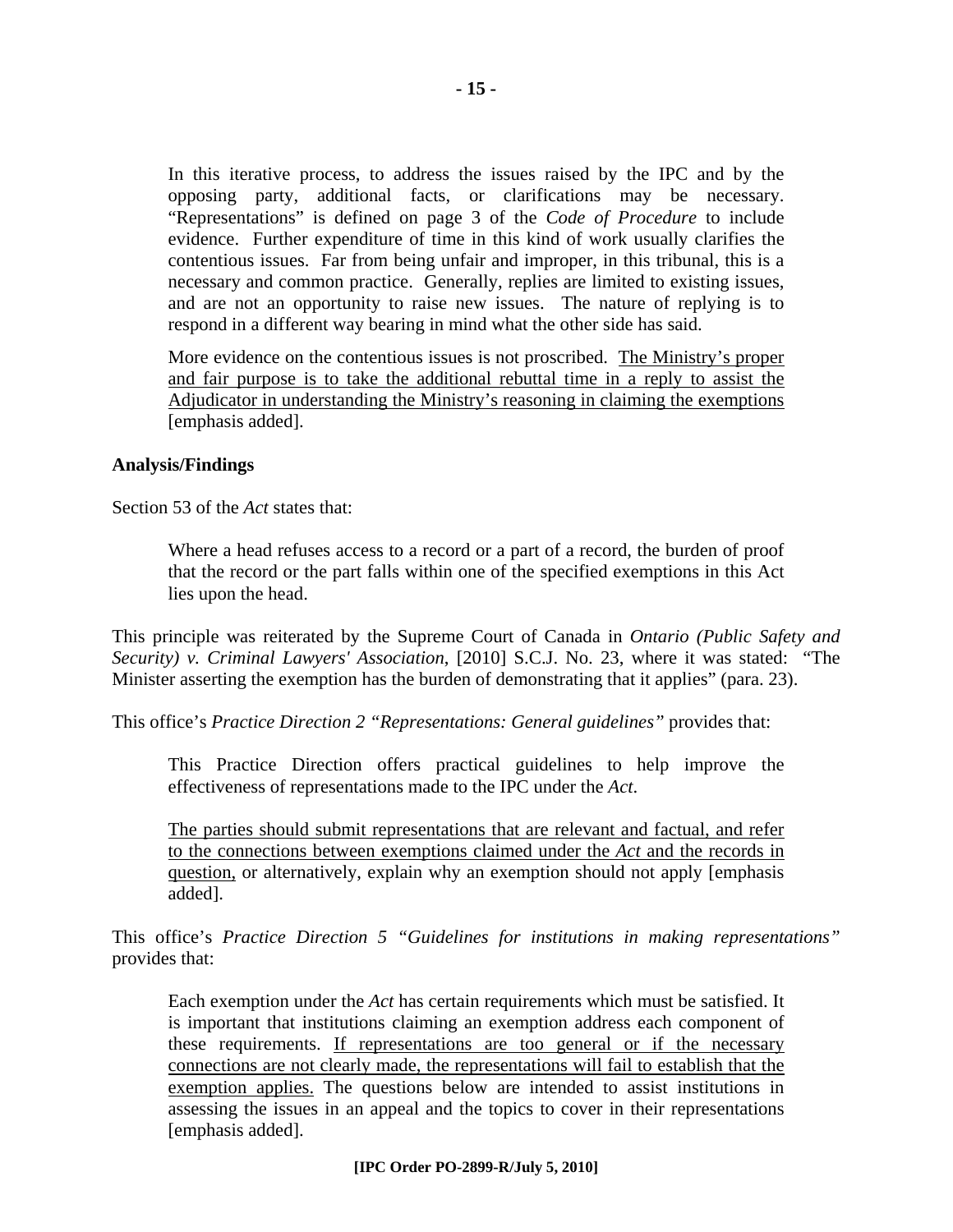For every exemption claimed:

• Have you clearly identified the record or part at issue?

• Have you identified the exemptions that apply to each part of the record which has been withheld from disclosure?

• Have you reviewed the Notice of Inquiry which the Adjudicator has provided to your institution for guidance?

• Have you addressed each of the issues and/or answered each of the questions set out in the Notice of Inquiry?

Again, I agree with the appellant that the Ministry bore the onus of proof in its initial representations. The Ministry was not entitled to await the reply stage before producing the necessary evidence or argument in order to do so. The decision in *Maidstone* I cited above reinforces this conclusion. In addition, I would point out that, contrary to the Ministry's reference to whether this is required by the "test" for sections 13(1) and 15(a), *every* exemption must be connected to the record for which it is claimed based on the evidence and argument provided. In some instances the best evidence of the connection is the record itself. In this appeal, I did conduct the record-by-record review expected by the Ministry.

Based on section 53 of the *Act* and the clearly articulated advice on proving an exemption claim set out in *Practice Directions 2* and *5*, I dismiss the Ministry's argument that it was not required in its representations to demonstrate a link between the records and the exemptions claimed.

#### **Conclusion re: reconsideration request**

I find that the Ministry has not established that a fundamental defect in the adjudication process has occurred and I will not reconsider Order PO-2872. However, even if I were to reconsider Order PO-2872, I would not modify or reverse this order, as the Ministry has not provided evidence or argument that would persuade me to reach different conclusions than those set out in Order PO-2872. I will describe below the key points of the Ministry's evidence, which are for the most part contained in its representations filed initially in support of its reconsideration request.

#### **Section 13(1) - Advice or recommendations**

Section 13(1) reads:

A head may refuse to disclose a record where the disclosure would reveal advice or recommendations of a public servant, any other person employed in the service of an institution or a consultant retained by an institution.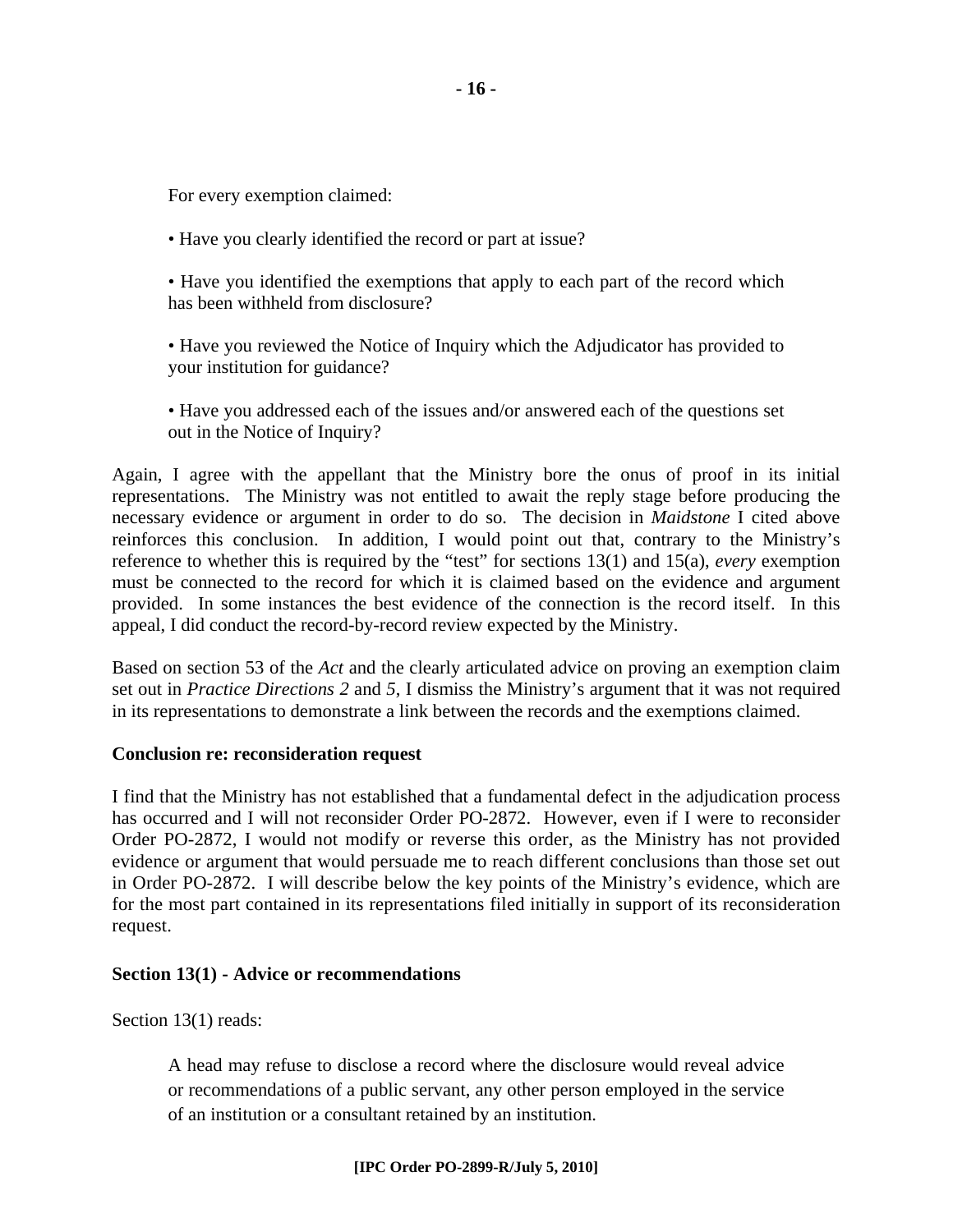In its reconsideration representations, the Ministry submits:

The Adjudicator stated that the information the Ministry provided was "not sufficient to establish a connection" between the records and the deliberation. The fact that the legislation settled on one of the options establishes the required connection, as set out in the Ministry's representations. A decision was made on retroactivity. The presenters and the decision makers are named. The award to the Chief Budget Advisor for advising the Minister on difficult decisions like this is in the Budget Speech. ….

The Adjudicator also found that the "draft nature" of the Records did not bring them within the ambit of section 13(1) of the Act. The drafts do not differ significantly. A reasonable inference could be made about the final version of the option paper by reading Records I-IV and the summary on V and are therefore equally exempt under section 13(1). The Affidavit of [the Director of the Corporate and Commodity Tax Branch] states that these options were presented to the decision maker who was the Minister, and she provides the agenda for that meeting in April, 2005. She recalls no difference between these option papers and the final one and would not swear to which was the final one. It does not matter, because these were the only options there were, and they were presented before the decision makers. The information on these records is the same as the information which would have been on the record presented. A reasonable inference could be made that the final document contained these options and recommendations… [emphasis added]

In support, the Ministry provided the affidavit of the Director of the Corporate and Commodity Tax Branch, who states:

I participated at the relevant time in reviewing and advising on the tax policy option papers which are Records I-IV.

To the best of my recollection, these records formed part of the Budget briefing process, which involved briefings of the Assistant Deputy Minister, Office of the Budget and Taxation, the Deputy Minister of Finance and the Minister of Finance…

…it is my recollection that these options were included for explanation and decision by the Minister [emphasis added].

Concerning Record VI, the Ministry submits that:

The Adjudicator's reason for rejecting the Ministry's evidence as conflicting is not sensible or sufficient. The implication is that a tax expert's advice will not be taken and put into an option paper for a high level briefing, when, in fact, that is what always happens. Ideas of this tax complexity are not arrived at without a tax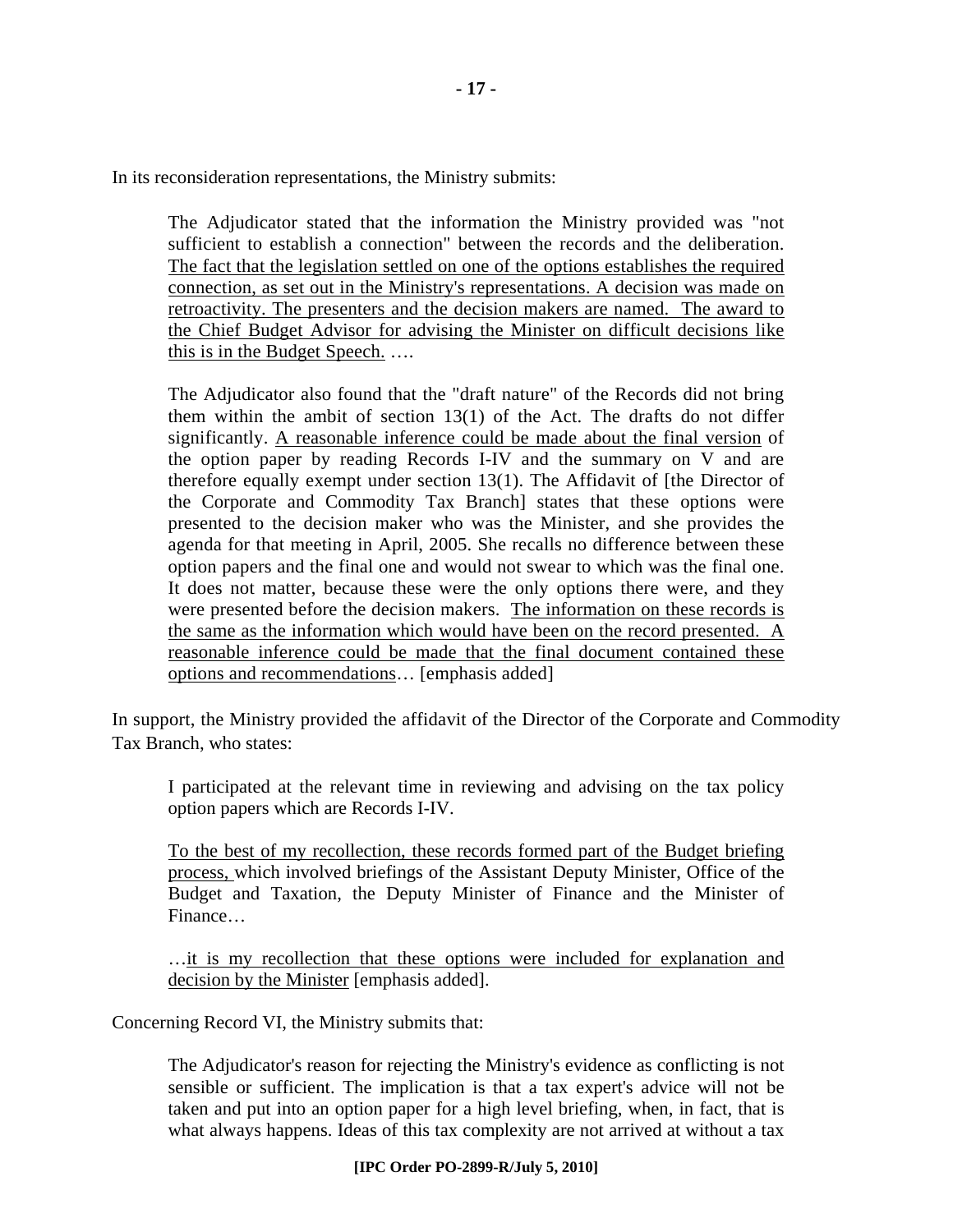expert's advice and recommendations. Various iterations in the records show that process.

#### **Analysis/Findings**

As stated in Order PO-2872, in order to qualify as "advice or recommendations", the information in the record must suggest a course of action that will ultimately be accepted or rejected by the person being advised. Concerning Records I to V, I still find, based on the representations cited above, there remains no clear evidence of communication of the information in these records from one person to another [Orders P-1097 and P-1341]. As I stated in Order PO-2872:

It is not apparent that the information in these five records, which are draft records, was communicated to the person being advised and, therefore, used in the Ministry's deliberative processes. The information provided by the Ministry is not sufficient to establish a connection between Records I to V and any deliberations or decision-making.

Concerning Record VI, I find that the Ministry has not provided any substantive information in its reconsideration representations to demonstrate that the information at issue in this record suggests a course of action that will ultimately be accepted or rejected by the person being advised.

#### **Section 15(a) – Intergovernmental relations**

Section 15(a) reads:

A head may refuse to disclose a record where the disclosure could reasonably be expected to,

prejudice the conduct of intergovernmental relations by the Government of Ontario or an institution

In its reconsideration representations, the Ministry states that:

The *Corporations Tax Act* [s. 98] mandates that once one government gets information from another government furnished in relation to any one of the corporations tax acts of various jurisdictions, sub (1) plays a role to restrict any further disclosure such as disclosure to the Appellant…

The Ministry also relies on the *Ministry of Revenue Act*, and states that:

…This supports the confidentiality as between communications among jurisdictions even if no harm were proven. With due respect to [the *Act*], nonetheless, harm has been proven by statements of the jurisdictions that the inter-jurisdictional relationships of trust would be harmed.

#### **[IPC Order PO-2899-R/July 5, 2010]**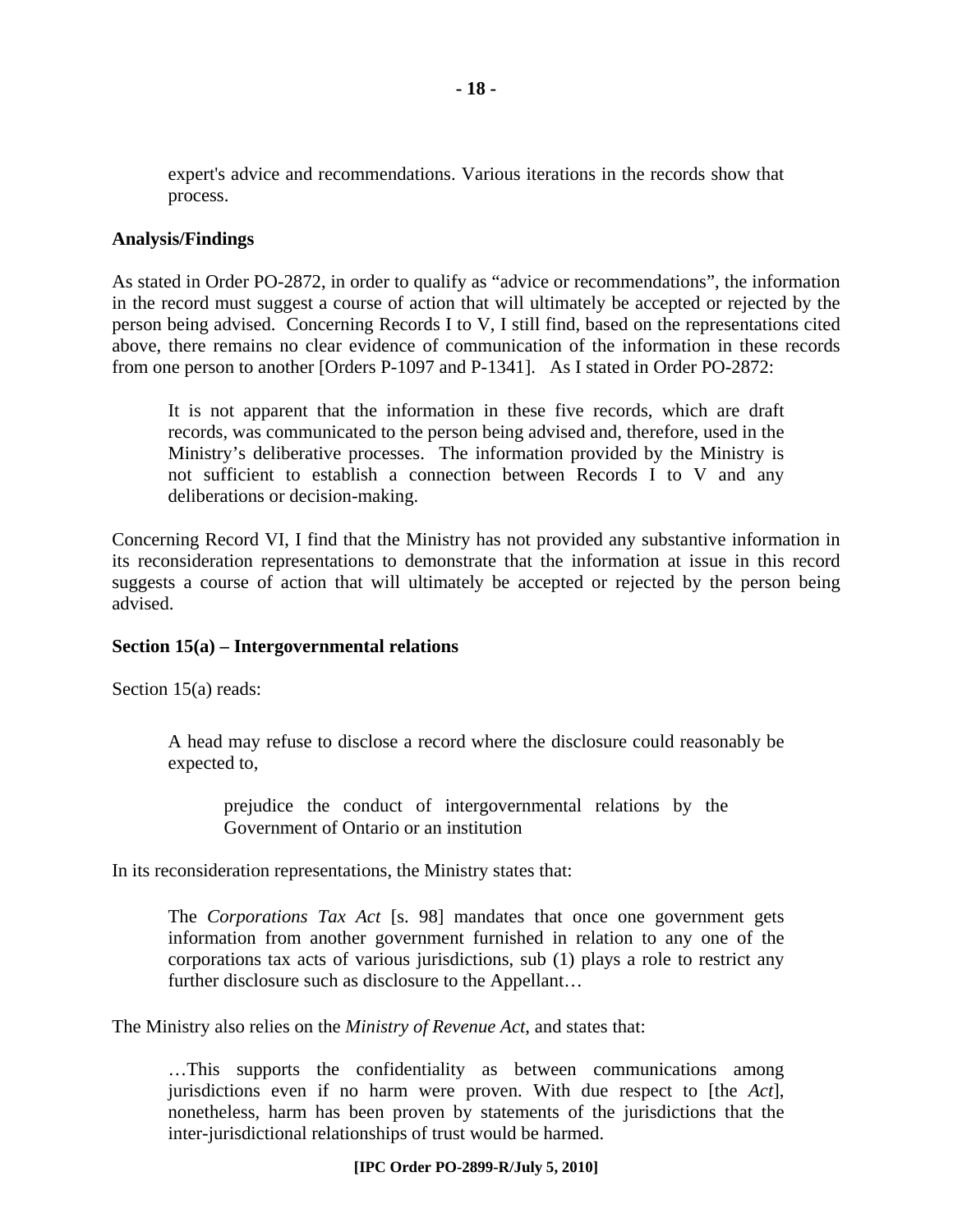The Ministry then makes reference to section 55 of the *Act* which requires the Commissioner and her delegates to keep confidential all matters that come to their attention in the performance of their duties. It makes reference to Exchange of Information intergovernmental agreements and states that:

…if the parties can rely on the statutory requirement of confidentiality to imbue an expectation of confidentiality in providing records and confidential materials to the IPC, then the Ministry can also rely on its statutory provisions to impart the same expectation with respect to materials on the subject of intergovernmental discussions. The Commissioner undoubtedly has follow up policies, security practices and educational materials to make sure that the section is honoured, as the Ministry of Revenue does [emphasis added].

… The government knows it need not disclose intergovernmental confidences and opinions or documents which reveal those confidences…

The Ministry filed an additional affidavit of the Audit Manager responsible for Tax Avoidance Audits at the Ministry of Revenue. Portions of this affidavit were not shared with the appellant due to confidentiality concerns. In the non-confidential portions of this affidavit, the Audit Manager states that:

The scheme and its impact on other provinces was discussed with them directly and also indirectly at the federal-provincial Subcommittee on Inter-provincial Tax Avoidance whose task it is to come up with recommendations to deal with interprovincial tax avoidance satisfactory to provinces and the federal government…

The legislative amendments benefited other provinces and the impact on them was considered in drafting the legislation and the timing of its implementation. Disclosing the documents, … would thus be prejudicial to the relationships established through a frank and open discussion of multi-jurisdictional interprovincial tax avoidance schemes and their impact and resolution…

The other provinces would expect confidentiality, and a breach of that confidentiality would be prejudicial to Ontario's relationship with those provinces…

The prejudice to tax authorities and administrators resulting from the disclosure of the tax policy records II-IV involving planning for consequences in other provinces is the deterrent and chilling effect and reduced trust and confidence that will result causing such entities not to again engage in the future in interjurisdictional initiatives such as occurred subsequently in addressing other interprovincial tax avoidance schemes [emphasis added].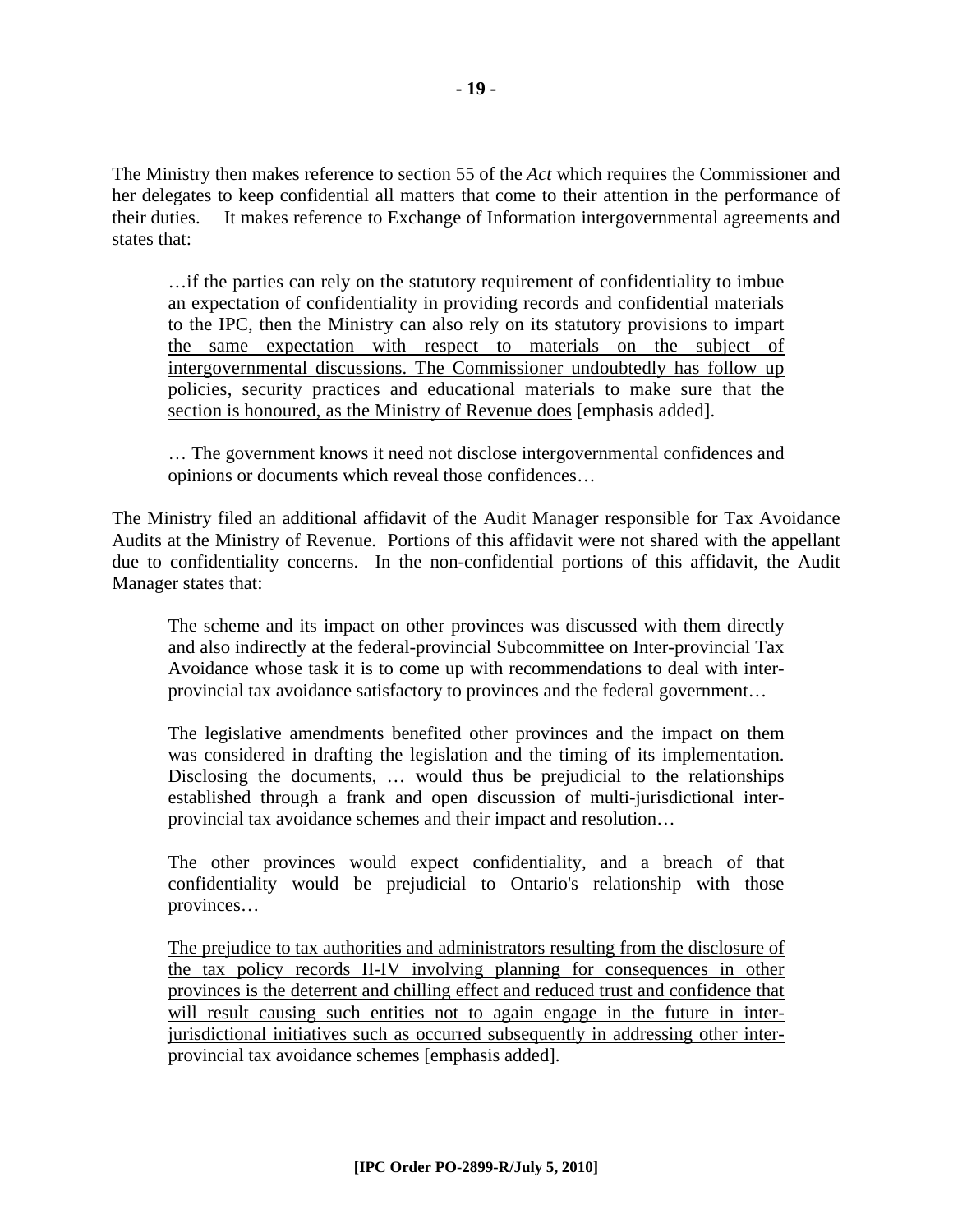#### **Analysis/Findings**

The Ministry appears to be making two arguments in support of its reconsideration of the decision that section 15(a) does not apply to the portions of records for which it has been claimed. Firstly, that other statutes and agreements override the provisions of the *Act* and that a disclosure of the information at issue would lead other provinces to not trust the Government of Ontario in future tax discussions.

Concerning the first argument, section 67(1) of the *Act* provides that:

This Act prevails over a confidentiality provision in any other Act unless subsection (2) or the other Act specifically provides otherwise

Section 67(2) does not list either the *Corporations Tax Act* or the *Ministry of Revenue Act* as containing confidentiality provisions that prevail over the *Act*. Nor do those other provisions indicate that they prevail over the *Act*.Therefore, I find that the *Act* applies. Neither the statutes cited by the Ministry, nor the agreements referred to in its reconsideration representations, would prevent disclosure of information found not to be exempt under the provisions found in the *Act*, or affect my jurisdiction under the *Act* to determine whether the claimed section 15(a) exemption applies.

Concerning its second argument, for section 15(a) to apply, the Ministry must demonstrate that disclosure of the information at issue in the records "could reasonably be expected to" lead to the specified result. To meet this test, the institution must provide "detailed and convincing" evidence to establish a "reasonable expectation of harm". Evidence amounting to speculation of possible harm is not sufficient [*Ontario (Workers' Compensation Board) v. Ontario (Assistant Information and Privacy Commissioner)* (1998), 41 O.R. (3d) 464 (C.A.); see also Order PO-2439].

The Ministry appears to be claiming that a reasonable expectation of harm would result from disclosure of any tax-related information discussed at intergovernmental meetings because this could result in other provinces losing trust in the Government of Ontario. I find that the Ministry's evidence is speculative rather than detailed and convincing. Even if I were to accept that the information at issue was related to intergovernmental relations, the Ministry has only provided general statements of harm.

Upon review of both the confidential and non-confidential portions of the Ministry's reconsideration representations, I find that the Ministry has not provided detailed and convincing evidence that this claimed harm could reasonably be expected to result from disclosure of the information at issue in the records.

As stated in Order PO-2872, based on the general nature of the information contained in the records and the date of the records (pre-May 2005), I still do not find that disclosure of the information at issue in the records could reasonably be expected to prejudice the conduct of intergovernmental relations [Reconsideration Order R-970003].

#### **[IPC Order PO-2899-R/July 5, 2010]**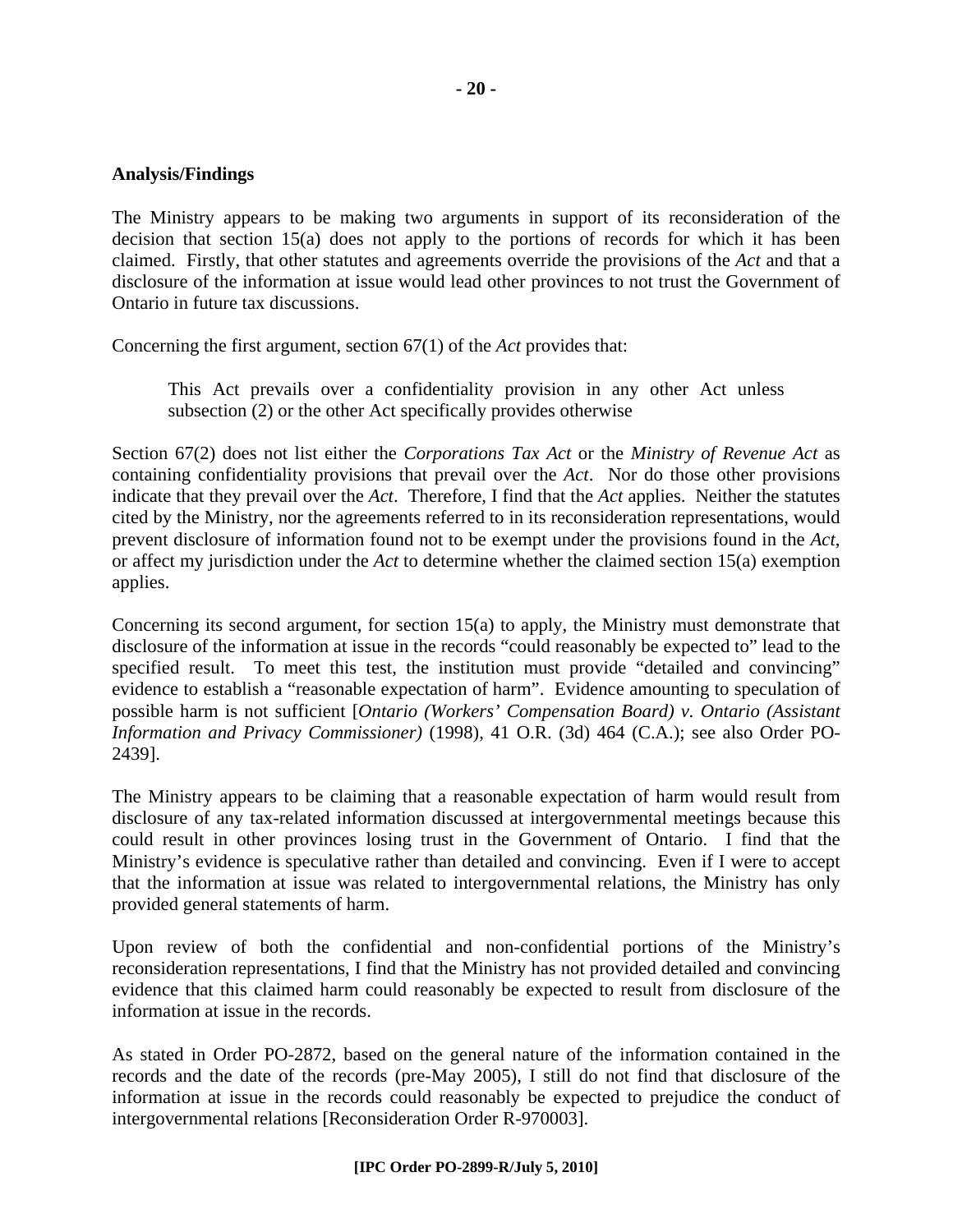#### **Section 18(1)(d) – Economic and other interests**

Section 18(1)(d) reads:

A head may refuse to disclose a record that contains,

information where the disclosure could reasonably be expected to be injurious to the financial interests of the Government of Ontario or the ability of the Government of Ontario to manage the economy of Ontario;

The Ministry is concerned that the information at issue in the records could be used by the appellant or others in possible tax-related litigation. It provided an affidavit from the Senior Manager, Operations and Collections containing both confidential and non-confidential portions. In the non-confidential portions, he states that:

Presumably the policy advisor was only considering the legislative point and not the litigation point, since this was an option paper to choose an effective date and legislate it.

…nonetheless, such a statement [in the records] will probably be harmful to the litigation … [emphasis added].

#### **Analysis/Findings**

The relationship between access under the *Act* and civil litigation is dealt with in section 64(1), which provides that:

This Act does not impose any limitation on the information otherwise available by law to a party to litigation.

In Order PO-2490, Senior Adjudicator John Higgins in considering section 64(1) determined that:

The legislature could have added a section precluding access under the *Act* to information that might be sought to be obtained through discovery in litigation, but it did not do so. In Order PO-1688, Senior Adjudicator David Goodis discussed the relationship between access under the *Act* and the discovery process. In that case, a third party appellant had argued that it was improper, in circumstances where the requester has commenced litigation against it, for the requester to utilize the access to information process under the *Act* as opposed to the discovery process under the Rules of Civil Procedure. He rejected this argument, and provided a helpful summary of the jurisprudence on this issue: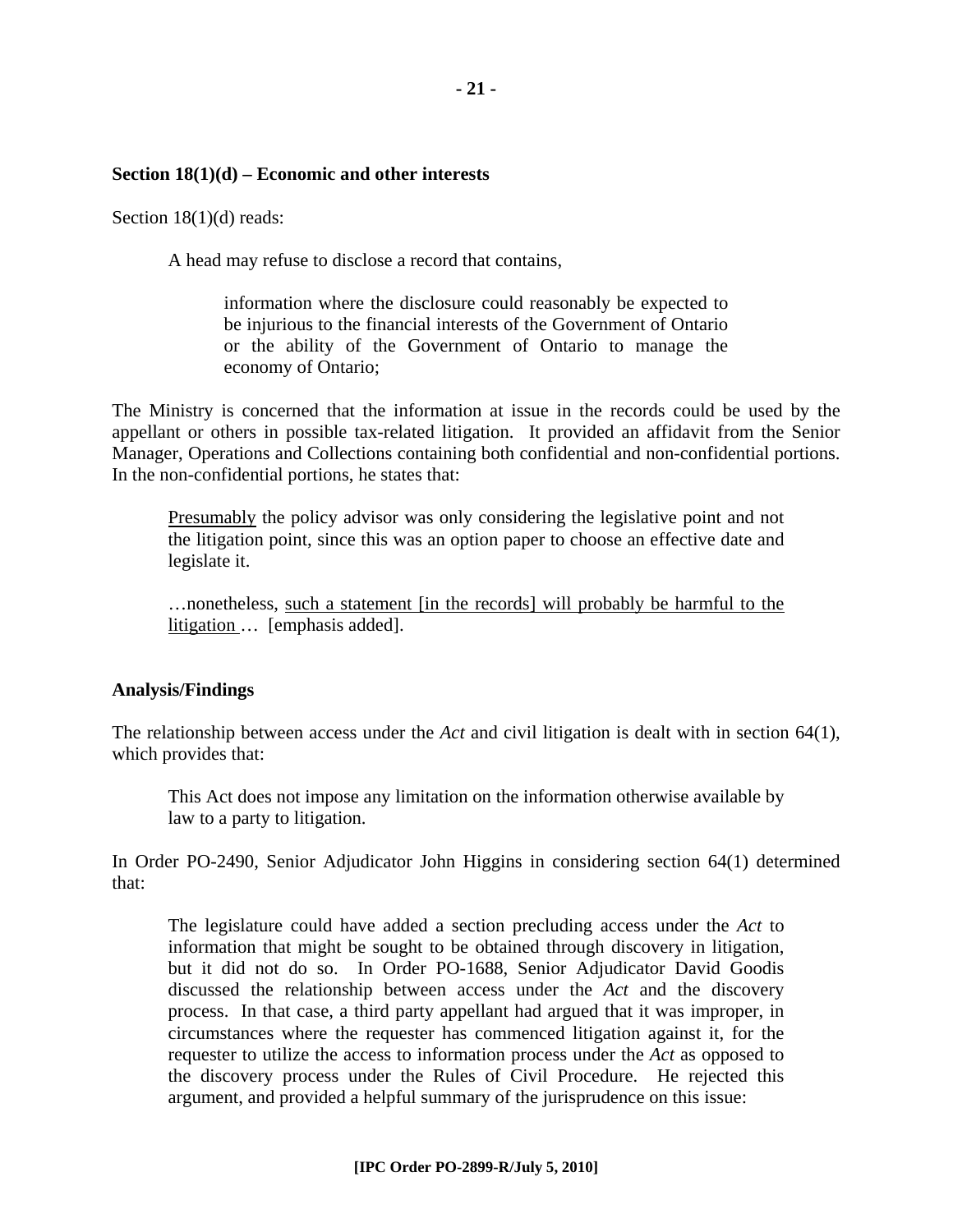The application of section  $64(1)$  ... was cogently summarized by former Commissioner Sidney B. Linden in Order 48, where he made the following points:

> ... This section makes no reference to the rules of court and, in my view, the existence of codified rules which govern the production of documents in other contexts does not necessarily imply that a different method of obtaining documents under the [Act] is unfair ... Had the legislators intended the Act to exempt all records held by government institutions whenever they are involved as a party in a civil action, they could have done so through use of specific wording to that effect. …

…

In Doe v. Metropolitan Toronto (Municipality) Commissioners of Police (June 3, 1997), Toronto Doc. 21670/87Q (Ont. Gen. Div.), Mr. Justice Lane stated the following with respect to the relationship between the civil discovery process and the access to information process under the Act's municipal counterpart, in the context of a motion to clarify an earlier order he had made granting a publication ban:

The order which I made on October 18, 1996 herein was not intended to interfere in any way with the operation of the *Municipal Freedom of Information and Protection of Privacy Act* legislation, nor ban the publication of the contents of police files required to be produced under that Act. … In my view, there is no inherent conflict between the Act and the provisions of the Rules [of Civil Procedure] as to maintaining confidentiality of disclosures made during discovery. The Act contains certain exemptions relating to litigation. It may be that much information given on discovery (and confidential in that process) would nevertheless be available to anyone applying under the Act; if so, then so be it; the Rules of Civil Procedure do not purport to bar publication or use of information obtained otherwise than on discovery, even though the two classes of information may overlap, or even be precisely the same.

I agree with this analysis of Senior Adjudicator Higgins concerning section 64(1). I find that the Ministry's argument about the usefulness of the information at issue in the records in a potential court case in and of itself does not result in a finding that information is exempt under the *Act*.